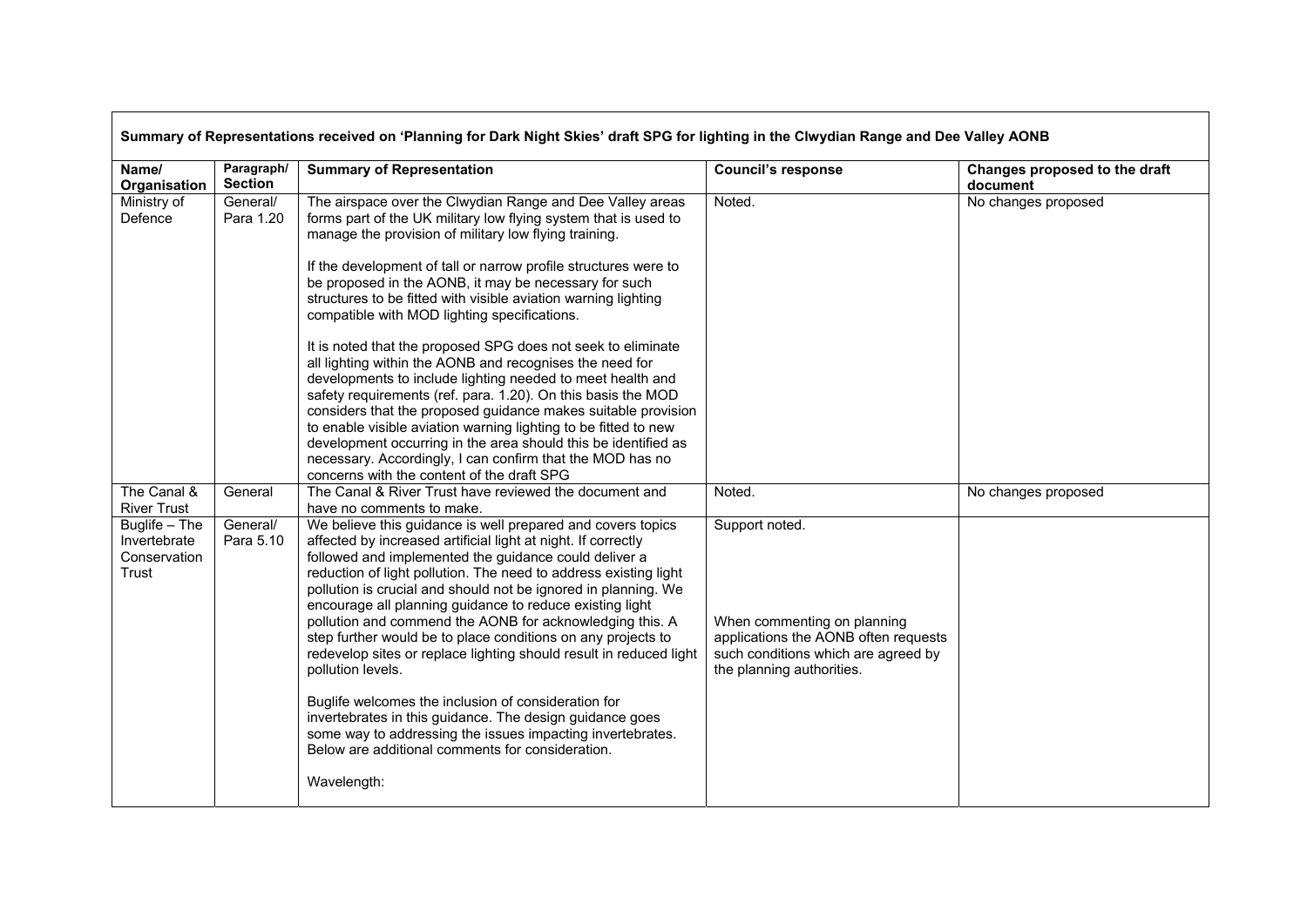|                                    |         | Changing the type of light used; where possible using lighting<br>that emits no UV light, or those at the red/orange end of the<br>spectrum should be used as in general insects are not as<br>attracted to them.<br>Diurnal species:<br>It is not only nocturnal invertebrates that are impacted by<br>increased light. Many diurnal species also feel the effects of<br>increased 'daylight' hours and a shortened night. Invertebrates<br>such as butterflies have larvae that feed at night, a behaviour<br>that helps them avoid predation. British butterfly caterpillars<br>that feed at night include Wall brown (Lasiommata megera)<br>and Grayling (Hipparchia semele) which are listed as priority<br>species in the UK Biodiversity Action Plan (UKBAP) and<br>include records within the Clwydian Range and Dee Valley<br>Area of Outstanding Natural Beauty. Other night feeding<br>species found within the Clwydian Range and Dee Valley<br>AONB, include Meadow brown (Maniola jurtina), Marbled white<br>(Melanargia galathea) and Ringlet (Aphantopus hyperantus). It<br>is likely that artificial lighting will impact the behaviour of night<br>feeding larvae and will either make them much more<br>susceptible to predation or inhibit their feeding. | The SPG recommends that all<br>external lighting should have a colour<br>temperature of less than 3000 kelvin,<br>which minimises the more intrusive<br>blue-white light component.                                                                                                                                                                      |                                                                              |
|------------------------------------|---------|-------------------------------------------------------------------------------------------------------------------------------------------------------------------------------------------------------------------------------------------------------------------------------------------------------------------------------------------------------------------------------------------------------------------------------------------------------------------------------------------------------------------------------------------------------------------------------------------------------------------------------------------------------------------------------------------------------------------------------------------------------------------------------------------------------------------------------------------------------------------------------------------------------------------------------------------------------------------------------------------------------------------------------------------------------------------------------------------------------------------------------------------------------------------------------------------------------------------------------------------------------------------------------|----------------------------------------------------------------------------------------------------------------------------------------------------------------------------------------------------------------------------------------------------------------------------------------------------------------------------------------------------------|------------------------------------------------------------------------------|
|                                    |         | Thank you for the reference to our Review of the Impact of<br>Artificial Light on Invertebrates. To note, our full name is<br>'Buglife - The Invertebrate Conservation Trust', if possible,<br>could this be amended on page 16 (Para 5.10).                                                                                                                                                                                                                                                                                                                                                                                                                                                                                                                                                                                                                                                                                                                                                                                                                                                                                                                                                                                                                                  | Noted                                                                                                                                                                                                                                                                                                                                                    | Amend Para 5.10 to refer to Buglife -<br>The Invertebrate Conservation Trust |
| Llandrillo<br>Community<br>Council | General | Why is Llandrillo not included?                                                                                                                                                                                                                                                                                                                                                                                                                                                                                                                                                                                                                                                                                                                                                                                                                                                                                                                                                                                                                                                                                                                                                                                                                                               | The SPG relates to the AONB. The<br>Llandrillo Community Council area<br>lies just outside the AONB. However,<br>the guidance refers to the need to<br>protect the setting of the AONB,<br>which will therefore include some<br>lighting developments proposed in<br>adjoining areas which could impact on<br>the setting of the protected<br>landscape. | No changes proposed                                                          |
| Jackie Holder                      | General | In my view street lighting could be cut down in respect of<br>frequency of lamposts, strength of lights and duration of<br>lighting. Maybe every other lampost could be lit or all of them<br>but with a lower level of light and I have always failed to see<br>why quiet residential streets need to be lit up all night. Surely                                                                                                                                                                                                                                                                                                                                                                                                                                                                                                                                                                                                                                                                                                                                                                                                                                                                                                                                            | Noted<br>Reducing frequency or removing<br>every other street light causes a<br>strobe effect for drivers which is<br>dangerous and so not an option. All<br>road lighting is designed to BS                                                                                                                                                             | No changes proposed                                                          |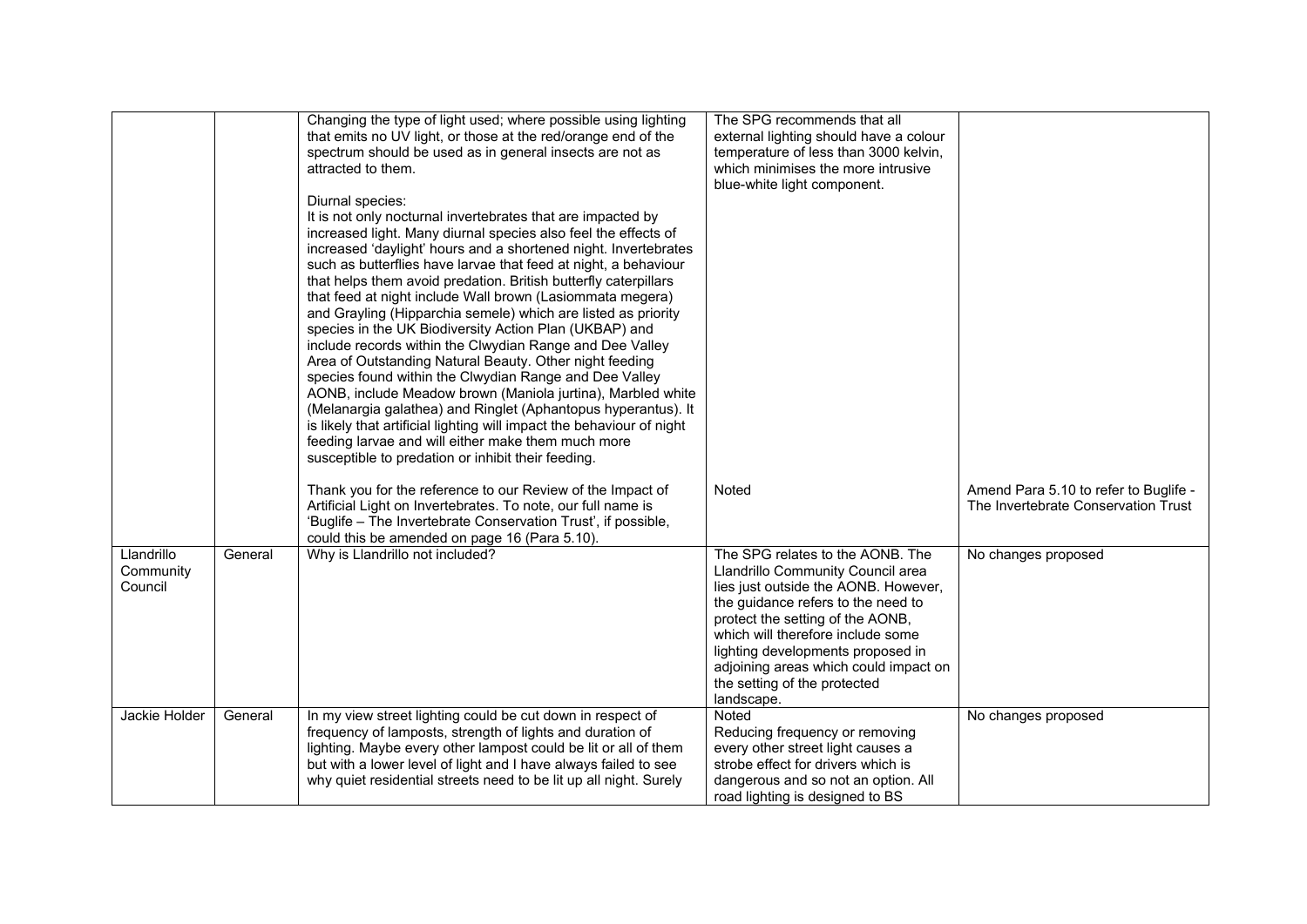|                              |                                                                        | they could be switched off at some agreed time such as<br>midnight?<br>There are other advantages too of less street lighting listed<br>below;<br>Less electricity used, which is good for council budgets and the<br>environment. Better sleep quality for those who have to put up<br>with them shining through windows/curtains all night                                                                                                                                                                                                                          | standard and uniformity is one of the<br>main factors. Most roads have been<br>installed at one of the lowest possible<br><b>BS</b> levels.<br>DCC lighting is currently dimmed to<br>70% from 10pm to 6am, part night<br>switch off is possible but would<br>require public consultation and<br>considerable investment. |                     |
|------------------------------|------------------------------------------------------------------------|-----------------------------------------------------------------------------------------------------------------------------------------------------------------------------------------------------------------------------------------------------------------------------------------------------------------------------------------------------------------------------------------------------------------------------------------------------------------------------------------------------------------------------------------------------------------------|---------------------------------------------------------------------------------------------------------------------------------------------------------------------------------------------------------------------------------------------------------------------------------------------------------------------------|---------------------|
| Ashleigh I<br>Woodroffe      | General                                                                | I am very pleased to see this proposal for maintaining and<br>improving Dark Night Skies in North Wales by reducing light<br>pollution.<br>I am a keen amateur astronomer with disabilities so find it<br>difficult to access places afar from my home to participate in<br>my interest. It would be fantastic if the street lighting in<br>Llangollen could be upgraded to help reduce light pollution and<br>maybe less light used overall.<br>I really hope this proposal comes to fruition and Dark Night<br>Skies over North Wales can be restored and preserved | Support noted.<br>DCC changed its lighting specification<br>to 3000K 4 years ago at the request<br>of the AONB and nothing with higher<br>CCT has been installed since. Our<br>specification has recently been<br>changed to 2700K for ecological<br>reasons.                                                             | No changes proposed |
| Alun Pugh                    | General                                                                | I welcome the publication of this document and support<br>attempts to reduce light pollution in the AONB.<br>The newish street lighting in my village of Gellifor - on the edge<br>of the AONB - installed by DCC is unnecessarily bright and<br>harsh.                                                                                                                                                                                                                                                                                                               | Support noted<br>The lights in Gellifor were installed in<br>2020 and are 3000K. These<br>particular lights can be dimmed<br>further if design parameters allow.<br>Any older LED lights will be changed<br>when due but the design life is 25<br>years.                                                                  | No changes proposed |
| <b>Bourne</b><br>Leisure Ltd | General/<br>Paras 1.8,<br>5.2, 5.9,<br>5.12, 5.17,<br>5.29 and<br>5.30 | Bourne Leisure operate Presthaven Holiday Park between<br>Gronant and Talacre, which is approximately 800m outside the<br>AONB.<br>We endorse the overall objective of reducing light pollution and<br>maintaining dark skies within the AONB.<br>Notwithstanding this we have a number of comments on the<br>SPG that are based around the following topic areas:<br>• Ensuring that the baseline is fully understood for any<br>assessment;<br>• Being clear that the AONB and its setting is not homogenous;                                                       | Support noted                                                                                                                                                                                                                                                                                                             |                     |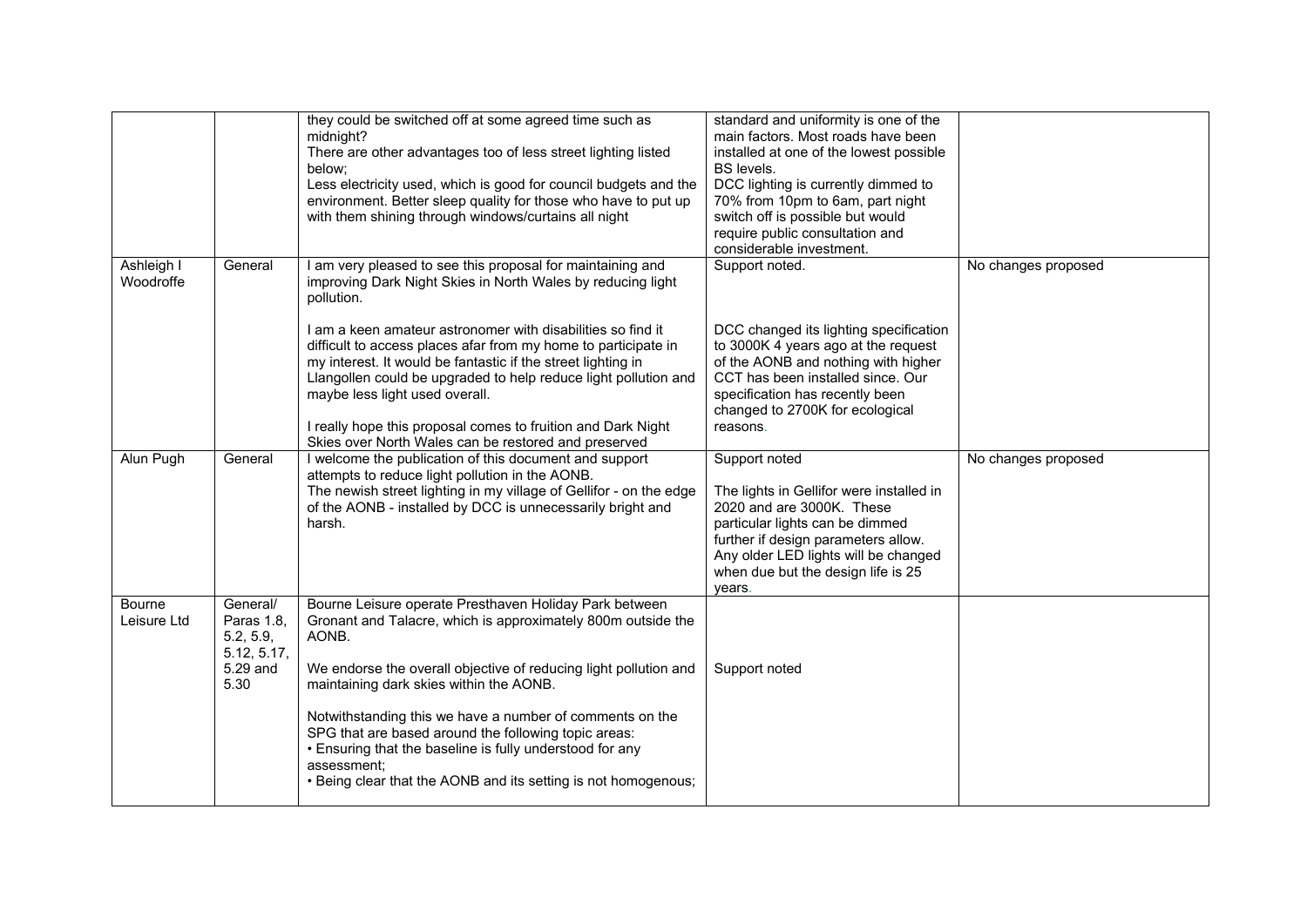| • The need to avoid onerous requirements with a planning<br>application where these can be dealt with by condition;<br>• Recognising the limitations with technical advancements to<br>be the solution to internal light spill; and,<br>• Concern over the timing of bringing forward this document in<br>the context of stalled Local Deposit Plans.                                                                                                                                                                                                                                                                                                                                                                                                                                                                                                                                                                                                                                                                                                                                                                                                                                                                                                                                                |                                                                                                                                                                                                                                                                                                                                                                                                                                                                                                                                                                                                                                                                                                                                                                                        |                     |
|------------------------------------------------------------------------------------------------------------------------------------------------------------------------------------------------------------------------------------------------------------------------------------------------------------------------------------------------------------------------------------------------------------------------------------------------------------------------------------------------------------------------------------------------------------------------------------------------------------------------------------------------------------------------------------------------------------------------------------------------------------------------------------------------------------------------------------------------------------------------------------------------------------------------------------------------------------------------------------------------------------------------------------------------------------------------------------------------------------------------------------------------------------------------------------------------------------------------------------------------------------------------------------------------------|----------------------------------------------------------------------------------------------------------------------------------------------------------------------------------------------------------------------------------------------------------------------------------------------------------------------------------------------------------------------------------------------------------------------------------------------------------------------------------------------------------------------------------------------------------------------------------------------------------------------------------------------------------------------------------------------------------------------------------------------------------------------------------------|---------------------|
| <b>Baseline</b><br>The AONB is located approximately 800m from the southern<br>boundary of Presthaven Holiday Park (at its closest point). The<br>Holiday Park is part of a fairly continuous expanse of built up<br>area along the North Wales coast. Due to the distance of<br>Presthaven Holiday Park to the AONB and its wider urban<br>context, the effect of new development in the coastal margin<br>on dark skies will have negligible consequences unless there<br>was a significant major development e.g. major road<br>infrastructure (using high mast lighting or other far reaching<br>light sources) or major developments e.g. sports<br>grounds/logistics estates where flood lights might be on into<br>the night. As such it is Bourne Leisure's view that only a very<br>small number of new developments in this northern area<br>outside the AONB are likely to impact on the Dark Skies in any<br>determinable way. The emerging SPG should better recognise<br>that the nature of the new proposals need to be assessed<br>against the existing baseline observable at a local level at the<br>time of the application and must not apply blanket requirement<br>where the site and the development is unlikely to have a<br>material impact upon the Dark Skies objectives. | Noted. Although outside the AONB<br>Presthaven is visible in views from the<br>higher ground of the AONB and could<br>be considered to be within the setting<br>of the protected landscape depending<br>on the scale and type of development<br>proposed. However, it is agreed that<br>most small scale developments are<br>unlikely to have a significant impact<br>on the AONB, but larger<br>developments involving new external<br>lighting will be encouraged to follow<br>the principles of dark sky friendly<br>lighting design as set out in the SPG.<br>Each application will be assessed on<br>its merits.<br>Table3: 'Key aspects of a lighting<br>assessment' recognises that the<br>existing baseline lighting conditions of<br>a site are a relevant factor to consider | No changes proposed |
| <b>Timing of SPG</b><br>The draft SPG has been prepared by the Clwydian Range and<br>Dee Valley AONB in partnership with Denbighshire County<br>Council, Flintshire County Council and Wrexham County<br>Borough Council. The timing of the SPG is questionable based<br>on the reliance of the draft SPG on emerging local<br>development plan (LDP) plan policies. Denbighshire is only at<br>Preferred Strategy and not Deposit stage while Flintshire and<br>Wrexham are at Deposit stage. Further, all LDPs have stalled<br>because of new requirements from the Welsh Government to<br>assess the impact of the Covid-19 pandemic upon the<br>emerging spatial strategies, policies and allocations. Most<br>recently, a number of emerging LDPs are again stalled<br>because of the need to consider the implications of new                                                                                                                                                                                                                                                                                                                                                                                                                                                                  | Not accepted. Where you have more<br>than one constituent local authority it<br>is inevitable that there will be differing<br>timelines in terms of LDP coverage<br>and plan preparation. The<br>Denbighshire LDP and Flintshire and<br>Wrexham UDPs all contain relevant<br>policies concerning the AONB. The<br>Flintshire and Wrexham LDPs have<br>progressed to Examination and also<br>both contain relevant AONB policies.<br>The SPG sets out the links to existing<br>adopted policies and also any                                                                                                                                                                                                                                                                            |                     |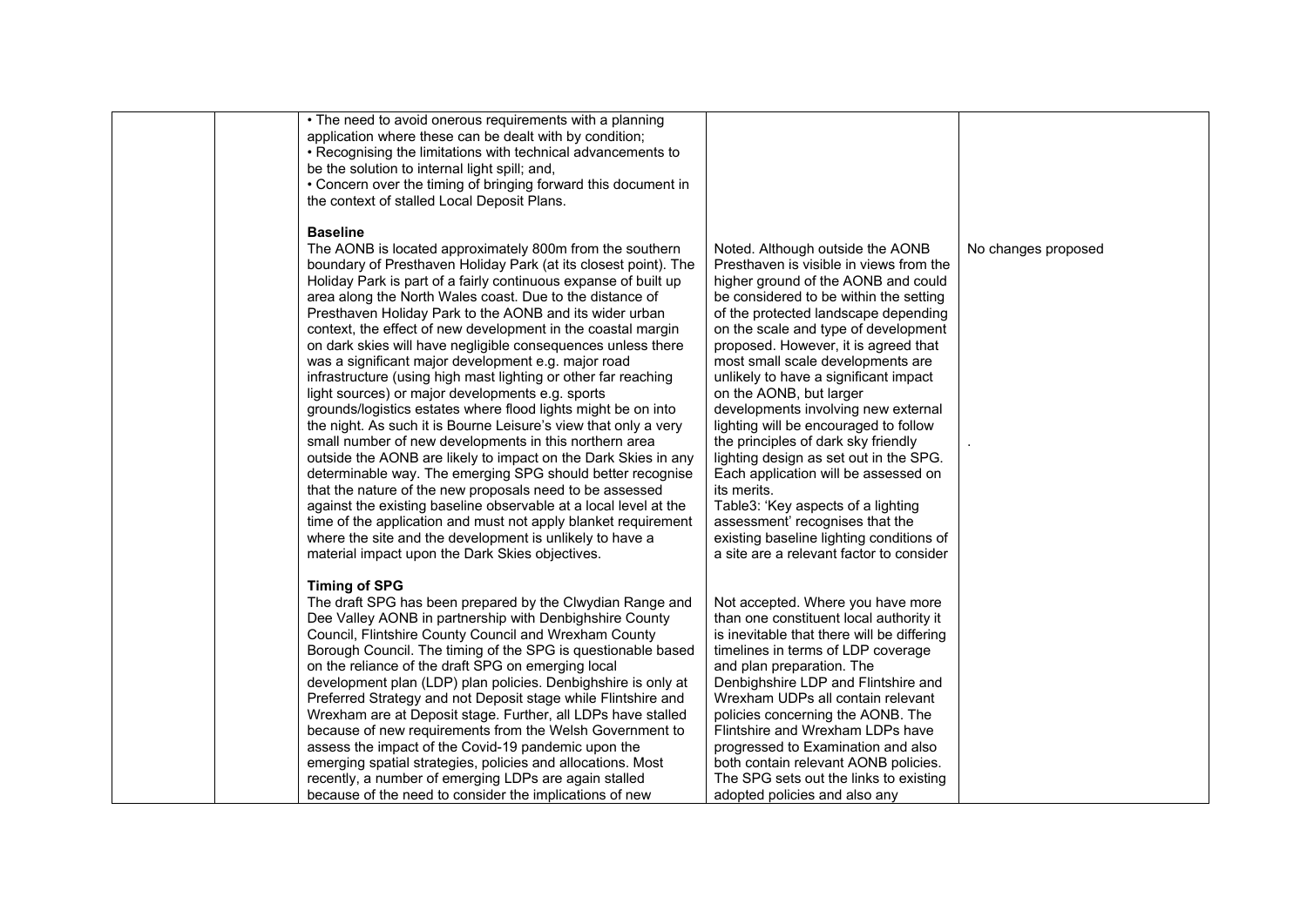| European case law on phosphates where there is a river<br>[Special Area of Conservation] SAC in them. In this context<br>and to ensure that the appropriate weight can be given during<br>the determination process, the emerging SPG must either<br>reflect adopted policies or wait until the LDPs (upon which the<br>document relies)<br>are adopted.                                                                                                                                                                                                                                                                                                                                                                                                                                                                                                                   | subsequent policies in emerging<br>plans in para 1.12 and Appendix 2.                                                                                                                                                                                                                            |                                                                                                                                                                                                                                                                                                                                               |
|----------------------------------------------------------------------------------------------------------------------------------------------------------------------------------------------------------------------------------------------------------------------------------------------------------------------------------------------------------------------------------------------------------------------------------------------------------------------------------------------------------------------------------------------------------------------------------------------------------------------------------------------------------------------------------------------------------------------------------------------------------------------------------------------------------------------------------------------------------------------------|--------------------------------------------------------------------------------------------------------------------------------------------------------------------------------------------------------------------------------------------------------------------------------------------------|-----------------------------------------------------------------------------------------------------------------------------------------------------------------------------------------------------------------------------------------------------------------------------------------------------------------------------------------------|
| Policy and Evidence (Sections 1 and 2)<br>It is important with any emerging policy documents that they<br>are based on the most up to date evidence and policy.<br>Paragraph 1.8 refers to an older version of Planning Policy<br>Wales. This should be updated to refer to version 11.<br>Figure 2 does not include a source and is low resolution so it is<br>impossible for it to be useable. As a general point across the<br>SPG the source of figures and data used in figures should be<br>clear. The quality of the other figures should also be of a high<br>enough resolution to be clearly legible to the reader.                                                                                                                                                                                                                                               | Noted and agreed. Final SPG will be<br>amended to reflect updated PPW.<br>Figures 2 and 3 are for illustrative<br>purposes only. However, the final<br>SPG will include a link to the recent<br>NRW Dark Skies and Light Pollution<br>online map for Wales<br>Comment on source of figures noted | Amend Para 1.8 and footnote 2 to<br>update PPW reference to '(Edition<br>11, February 2021)'<br>Add new Para '2.14. For the most up<br>to date information on light levels<br>across Wales please refer to NRW's<br>Dark Skies and Light Pollution in<br>Wales online maps (see<br>WalesLightMap)'<br>Amend Figures 2 and 3 to add<br>sources |
| <b>Lighting Assessment (Section 5)</b><br>Table 3 of the document sets out 'Key Aspects of a Lighting<br>Assessment'. The baseline is set out in parts within the table,<br>Group 2 - 5. These factors and associated questions should be<br>considered as a whole and not in discreet parts. In other<br>words, the existing lighting environment of the site, survey of<br>surrounding night environment, identification of critical<br>viewpoints and determination of the obtrusive light limitations<br>for lighting installations combined should form the baseline<br>position for considering light impact of a development. At<br>present these elements are set out individually under the sub-<br>heading 'baseline conditions' in Table 3. However, it should be<br>made explicit that these factors would be considered in the<br>whole and not individually. | It is expected that all the aspects set<br>out in Table 3, including baseline<br>conditions, would be considered in a<br>lighting assessment. However, this<br>should be clarified for the avoidance<br>of doubt.                                                                                | Amend Para 5.2 to read 'aim to<br>address the key points all the aspects<br>set out in Table 3.'                                                                                                                                                                                                                                              |
| Document requirements for planning application<br>At paragraph 5.2, the draft SPG comments that there is a need<br>to submit a lighting plan with any application within or on a site<br>affecting the AONB. The importance of lighting assessments<br>as part of the application in the AONB is understood. However,<br>for sites outside the AONB where lighting is not a determining<br>factor in for an application, it is highly unlikely there will be a                                                                                                                                                                                                                                                                                                                                                                                                             | Para 5.2 states that it is only for those<br>developments where the planning<br>authority require a lighting plan that a<br>full assessment will be required. This<br>will be a judgement dependent on the<br>scale and nature of the development                                                | Amend Para 5.2 to read 'For those<br>developments where the planning<br>authority require a lighting plan, the<br>design and assessment should aim<br>to address the key points all the<br>aspects set out in Table 3. If the                                                                                                                 |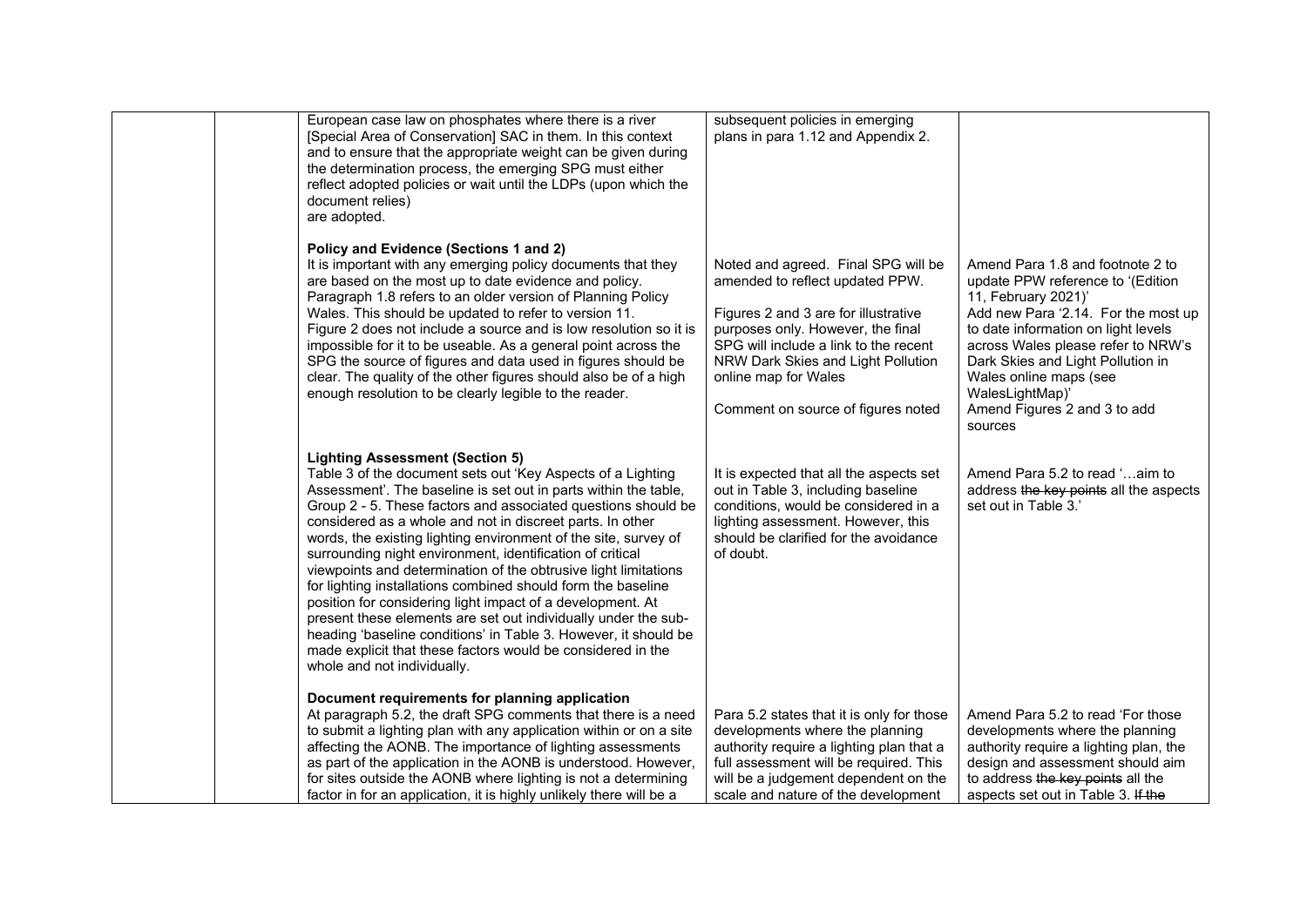| need for a lighting plan at the time of application. This can be<br>secured by condition. The need for a lighting assessment and<br>lighting plan to accompany an application must be made on a<br>case by case basis and must not be applied as a blanket<br>requirement. Without this, the requirement is disproportionate<br>and not justified. We request removal of the requirement at<br>Para 5.2 of the emerging SPG.                                                                                                                                                                                                                                                                                                                                                                                                                                                                                                                                                                                                                                                                                                                                                                                                                                                                                                                                                                                    | proposed and its likely impact. Most<br>small scale developments are unlikely<br>to be required to prepare a full lighting<br>assessment and plan. It is agreed that<br>this should be clarified in the SPG                                                                                                                                                                                                                                                                                                                                                                                                                                                                                                                                                                                                               | lighting scheme requires planning<br>permission, then there must be a<br>lighting assessment. The Planning<br>Authority will make a judgement on<br>whether a full lighting assessment<br>and plan is required depending on<br>the scale and nature of the<br>development and its likely impact on<br>the night sky. A full assessment and<br>plan is likely to require the services of<br>a qualified lighting design engineer.<br>Small scale developments with<br>minimal lighting impact are unlikely to<br>be required to prepare a full<br>assessment and plan but should<br>follow the basic principles of lighting<br>assessment and dark sky friendly<br>design. Pre-application discussions<br>are useful ' |
|-----------------------------------------------------------------------------------------------------------------------------------------------------------------------------------------------------------------------------------------------------------------------------------------------------------------------------------------------------------------------------------------------------------------------------------------------------------------------------------------------------------------------------------------------------------------------------------------------------------------------------------------------------------------------------------------------------------------------------------------------------------------------------------------------------------------------------------------------------------------------------------------------------------------------------------------------------------------------------------------------------------------------------------------------------------------------------------------------------------------------------------------------------------------------------------------------------------------------------------------------------------------------------------------------------------------------------------------------------------------------------------------------------------------|---------------------------------------------------------------------------------------------------------------------------------------------------------------------------------------------------------------------------------------------------------------------------------------------------------------------------------------------------------------------------------------------------------------------------------------------------------------------------------------------------------------------------------------------------------------------------------------------------------------------------------------------------------------------------------------------------------------------------------------------------------------------------------------------------------------------------|-----------------------------------------------------------------------------------------------------------------------------------------------------------------------------------------------------------------------------------------------------------------------------------------------------------------------------------------------------------------------------------------------------------------------------------------------------------------------------------------------------------------------------------------------------------------------------------------------------------------------------------------------------------------------------------------------------------------------|
| <b>Light pollution measurements</b><br>Paragraph 5.9 explains how light pollution is measured in<br>magnitude per square metre [SQM]. At Appendix 4, the SQM<br>for a number of locations is tabulated. Gronant is identified as<br>having a very dark sky. This seems inconsistent with<br>statements elsewhere in the SPG such as where holiday parks<br>are mentioned as a main source of light pollution (paragraph<br>2.13). It also does not seem to correlate with Figure 3 that<br>shows high levels of 'radiance' around Gronant. We have not<br>scrutinised each SQM for each location but it seems that these<br>figures need to be adequately evidenced if they are to be relied<br>upon. Appendix 4 should also include a map not just grid<br>references as it does as present. This is to make the<br>presentation of this data clear to the reader. The grid reference<br>in isolation does not assist the reader in understanding the<br>location. At paragraph 5.12 the SPG classifies all the AONB<br>and its setting into E1 of Table 4 which is unreasonable.<br>The SPG should allow for appropriate levels of SQM to be<br>used as the baseline or target rather than a blanket 20 SQM<br>average. As mentioned above it is not clear whether the data<br>at Appendix 4 is accurate when read alongside inconsistencies<br>in the document. The potential for and the impacts need to be | The SQM readings are not directly<br>related to the planning guidance but<br>are included to demonstrate that the<br>AONB has good quality dark skies<br>which are worthy of conserving, and<br>to monitor the position over time. This<br>is required by the IDA to secure<br>formal recognition of the area as a<br>Dark Sky Community.<br>The Gronant survey point is actually<br>at Coed Bell which is outside the<br>village. More detailed and up to date<br>survey information including maps will<br>be made available on the AONB<br>Website.<br>The SPG is not related to or<br>dependant on SQM data - it aims to<br>promote better lighting design across<br>the AONB in all areas. It recognises<br>that better lighting design can have a<br>positive impact on human health,<br>biodiversity and the wider | Add note to Appendix 4 to refer to the<br>AONB website for the most up to<br>date survey data and a map of the<br>survey points.<br>Update Appendix 4 to include 2021<br>survey results.                                                                                                                                                                                                                                                                                                                                                                                                                                                                                                                              |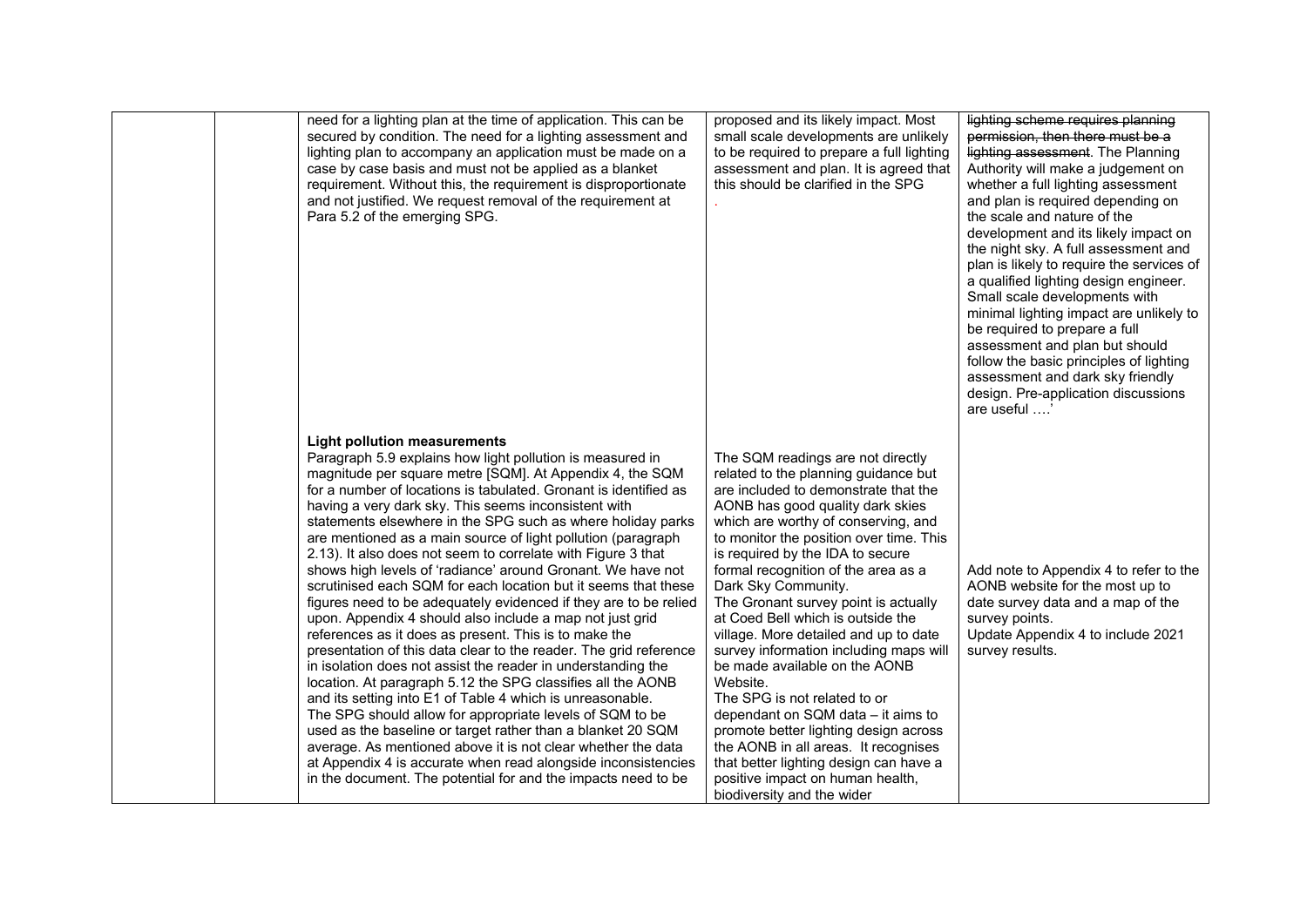| assessed compared with the baseline, considered at a local      | environment even where current light   |  |
|-----------------------------------------------------------------|----------------------------------------|--|
| level, at the time of the application.                          | pollution levels are relatively high.  |  |
|                                                                 |                                        |  |
|                                                                 |                                        |  |
| Viewpoints and the type of development                          |                                        |  |
| Paragraph 5.17 is concerned with impact of lighting on 'key     |                                        |  |
| viewpoints'. It states: 'There are many key daytime viewpoints  | The SPG makes it clear that there is a |  |
| across and outside the AONB that serve both the daytime and     | need to consider potential impacts,    |  |
| night. Proposals should consider the impact on these            | rather than there being a blanket ban  |  |
| viewpoints, particularly regarding the disruption of the        | on major developments within or in     |  |
| continuity of the dark landscape. Large-scale developments      | the vicinity of the AONB. There are    |  |
| are more likely to be outside the AONB. There is a need to      | many key viewpoints and to list them   |  |
| consider their impact on dark skies and key viewpoints within   | all would make the document            |  |
| the AONB.' As set out previously the types of development       | cluttered and less easy to use.        |  |
| located outside of the AONB that are likely to impact on the    | Viewpoints are better dealt with on a  |  |
| AONB will be relatively limited. Some 'major' developments will | case by case basis dependant on the    |  |
| have no impact whatsoever on the AONB and as such the           | location and scale of development      |  |
| emerging SPG should be clear on that not all major              | proposed. Each application is          |  |
| developments will have an impact. Similarly, the SPG makes      | considered on its merits.              |  |
| no indication on what is considered to be a key viewpoint. This |                                        |  |
| needs to be set out within the document.                        |                                        |  |
|                                                                 |                                        |  |
| <b>Technical Requirements</b>                                   |                                        |  |
| Paragraph 5.29 seeks to keep glazing to a minimum and           |                                        |  |
| wherever possible states glazing should:                        |                                        |  |
| • not exceed 25% of the floor area (using Elemental Method      |                                        |  |
| Energy Efficiency as reference (building regulations);          |                                        |  |
| • avoid large single areas (>50% glazing on a single elevation  |                                        |  |
| is becoming 'large') of glazing such as floor to eaves          |                                        |  |
| glazing/cart shed openings or single elevations; and            |                                        |  |
| • not be on roofs without sufficient mitigation                 |                                        |  |
| Bourne Leisure endorses the flexibility incorporated into this  |                                        |  |
| paragraph meaning that such requirements are                    |                                        |  |
| needed "wherever possible". However, the policy does not        |                                        |  |
| distinguish between larger buildings and small structures such  |                                        |  |
| as caravans. A 50% glazed elevation on a caravan would not      |                                        |  |
| have the same impact as a 50% glazed elevation on a two         |                                        |  |
| storey dwelling or large commercial building. The policy should | Noted                                  |  |
| be applied in a way that is proportionate, also recognising the |                                        |  |
| standard designs of holiday homes and caravans.                 |                                        |  |
| At paragraph 5.30 the use of technologies is endorsed.          |                                        |  |
| However, from experience the technologies are not as            |                                        |  |
|                                                                 |                                        |  |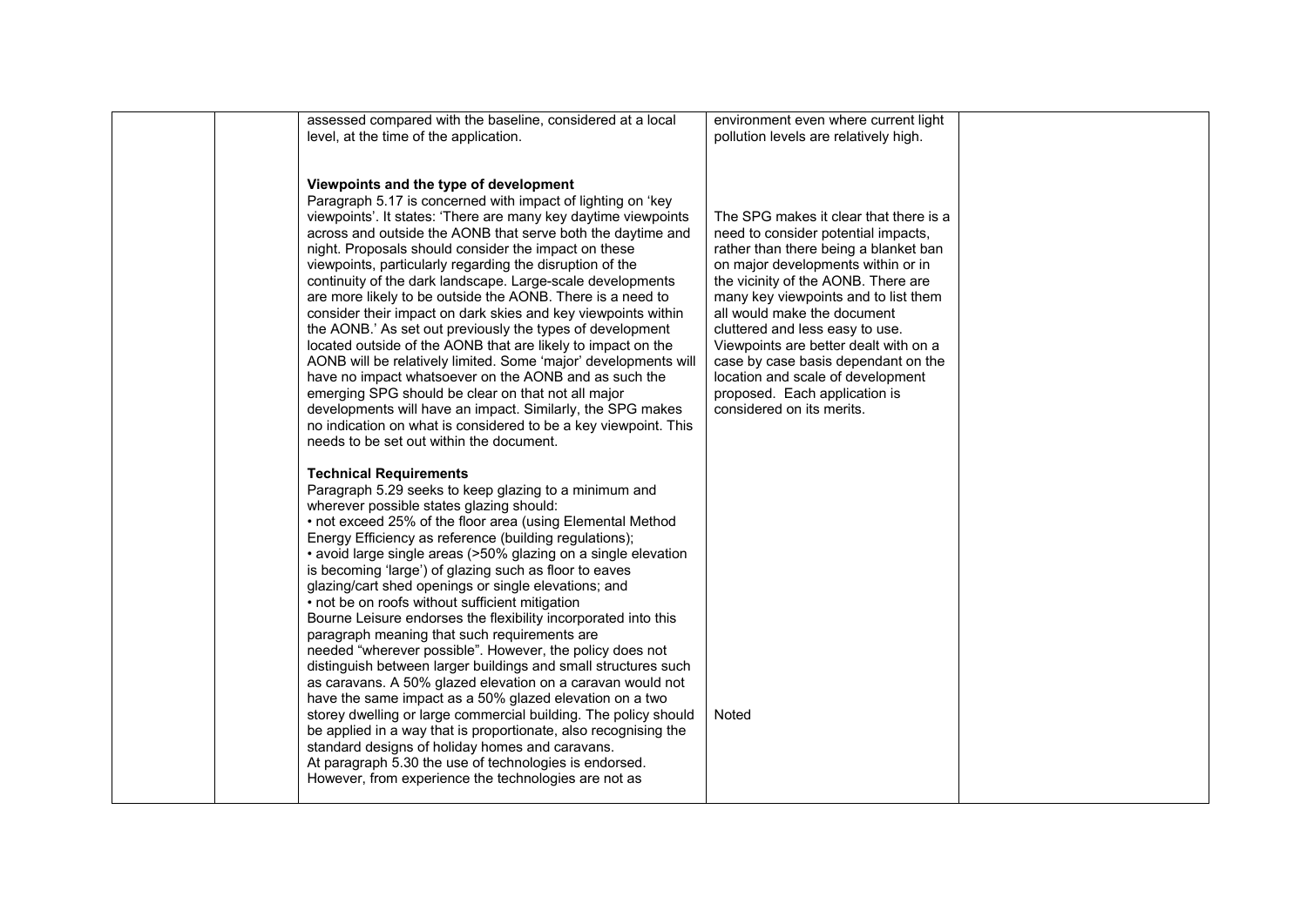|                              |         | effective in real life examples as suggested. Notwithstanding<br>this, it is correct to keep exploring and taking opportunities<br>where these are available, affordable and effective. At<br>paragraph 5.31 it states: 'Where floor to eaves glazing cannot<br>be avoided, eaves should overhang the glazing sufficiently to<br>block all upward spillage of light.' This request provides some<br>flexibility in that it acknowledges that floor to eaves glazing<br>may sometimes be incorporated but the emerging SPG should<br>allow further flexibility for smaller structures as above. It should<br>recognise requirements should be proportionate. The<br>requirement for eaves to overhang should be "where possible".<br>We would request this paragraph is amended accordingly. | Noted and agreed                                                                                                                                                                                                                                                                                           | Amend Para 5.31 to read 'Where<br>floor to eaves glazing cannot be<br>avoided, eaves should wherever<br>possible overhang the glazing |
|------------------------------|---------|---------------------------------------------------------------------------------------------------------------------------------------------------------------------------------------------------------------------------------------------------------------------------------------------------------------------------------------------------------------------------------------------------------------------------------------------------------------------------------------------------------------------------------------------------------------------------------------------------------------------------------------------------------------------------------------------------------------------------------------------------------------------------------------------|------------------------------------------------------------------------------------------------------------------------------------------------------------------------------------------------------------------------------------------------------------------------------------------------------------|---------------------------------------------------------------------------------------------------------------------------------------|
|                              |         | Conclusion<br>Overall whilst the importance of protecting Dark Skies is<br>recognised, there are concerns with the timing and detail of the<br>draft SPG. Most importantly, not all proposals outside the<br>AONB would have an impact on the AONB dark skies and this<br>needs to be reflected in how the requirements are applied. It is<br>clear that where applications are proposed in areas that are<br>already experiencing high levels of lighting, the extensive<br>requirements within this document will not be relevant.                                                                                                                                                                                                                                                        |                                                                                                                                                                                                                                                                                                            | sufficiently to block the upward<br>spillage of light'                                                                                |
|                              |         | Bourne Leisure requests that the comments made in this letter<br>are addressed as part of the preparation of the<br>SPG and the AONB Authority and Councils re-consult on the<br>revised SPG in due course, prior to its adoption.                                                                                                                                                                                                                                                                                                                                                                                                                                                                                                                                                          | The planning authorities will consider<br>all comments received but do not<br>propose to re-consult on the<br>amendments made to the SPG prior<br>to adoption.                                                                                                                                             |                                                                                                                                       |
| Ruth and<br>Jude Elliott     | General | Please do everything you can to stop existing light pollution<br>and stop new sources. The skies are nearly dark but still not<br>dark enough  light from northern parts of Flintshire and<br>Denbighshire in particular stop this being a truly dark sky area.<br>It would be good if householders and farms stopped using<br>really bright floodlights that beam outwards and upwards too.                                                                                                                                                                                                                                                                                                                                                                                                | Support noted<br>Sky glow from surrounding built up<br>areas is an issue in some parts of the<br>AONB but sky quality measurements<br>confirm that overall the AONB has<br>some very good quality dark skies<br>which are worth conserving. The SPG<br>will encourage dark sky friendly<br>lighting design | No changes proposed                                                                                                                   |
| Hope<br>Community<br>Council | General | The council support the above consultation, however, they do<br>express concerns for safety at night of less lighting in areas of<br>concern e.g low level lighting in small estates and curfews to<br>dim lights.                                                                                                                                                                                                                                                                                                                                                                                                                                                                                                                                                                          | Support noted<br>Appropriate levels of lighting for<br>legitimate health and safety reasons<br>is permissible but the SPG seeks to<br>encourage good dark sky friendly<br>lighting design. The possibility of                                                                                              | No changes proposed                                                                                                                   |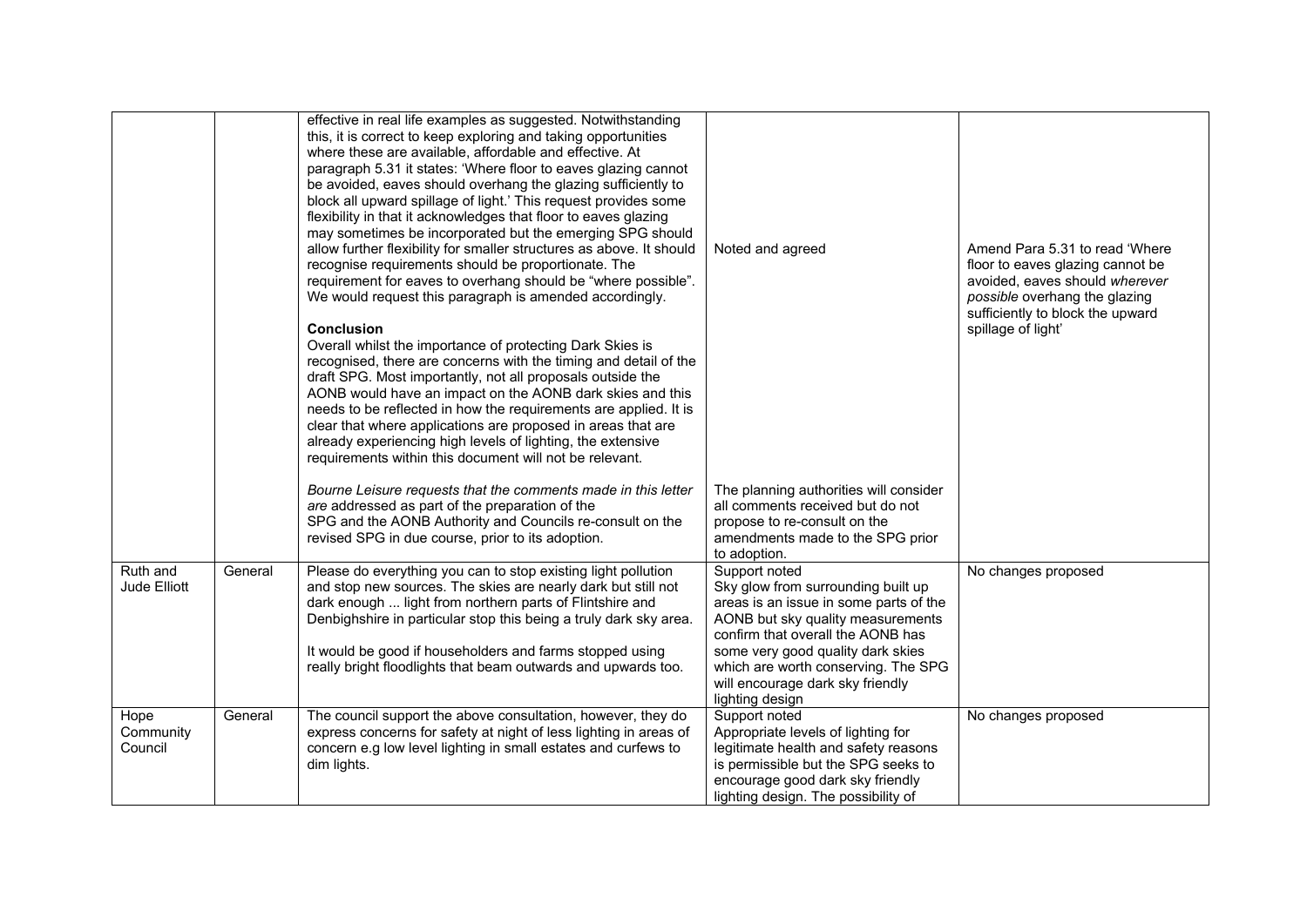|                                                                    |                                                                                                      |                                                                                                                                                                                                                                                                                                                                                                                                                                                                                                                                                                                                                                                                                            | curfews and/or dimming of street<br>lights is a matter for the highway                                                                                                                                                                                                                                |                     |
|--------------------------------------------------------------------|------------------------------------------------------------------------------------------------------|--------------------------------------------------------------------------------------------------------------------------------------------------------------------------------------------------------------------------------------------------------------------------------------------------------------------------------------------------------------------------------------------------------------------------------------------------------------------------------------------------------------------------------------------------------------------------------------------------------------------------------------------------------------------------------------------|-------------------------------------------------------------------------------------------------------------------------------------------------------------------------------------------------------------------------------------------------------------------------------------------------------|---------------------|
|                                                                    |                                                                                                      |                                                                                                                                                                                                                                                                                                                                                                                                                                                                                                                                                                                                                                                                                            | lighting authority.                                                                                                                                                                                                                                                                                   |                     |
| Michelle<br>Phillips                                               | General                                                                                              | I've not read this, but rather than lighting I'd like my bin and<br>recycling emptied each week instead? That would be perfect!                                                                                                                                                                                                                                                                                                                                                                                                                                                                                                                                                            | Not applicable                                                                                                                                                                                                                                                                                        | No changes proposed |
| Kerem<br>Asfuroglu,<br>Dark Source<br>Lighting<br>Design<br>Studio | General/P<br>age 22                                                                                  | This is a really nice document. Very comprehensive and<br>sensible. It's all beautifully explained.<br>My only comment is for page 22 of the Planning for Dark Night<br>Skies Doc. If that is just an advice as the title suggests, then it<br>should be fine as long as it's not a requirement.<br>"Shield lights above 500 lumens." (Makes perfect sense).<br>However, "Use lights less than 1000 lumen" can be a bit                                                                                                                                                                                                                                                                    | Support noted<br>The SPG recommends that an output<br>of less than 1000 lumens (equivalent                                                                                                                                                                                                            | No changes proposed |
|                                                                    |                                                                                                      | problematic. 1000 lumens is not a huge amount of light<br>whether it's for interior and exterior applications. To give you<br>an idea, the Heper bollard we are using can produce up to<br>1000 lumens and it's an incredibly efficient luminaire for the<br>purpose we are using it for. A basic LED light bulb would<br>produce up to 800 lumens. My worry is that this statement<br>might result with higher quantity of fixtures with smaller lumen<br>package due to the lumen output constraint. You would ideally<br>want the minimum amount of light fittings to be utilised. You<br>don't want more lights to be produced and consumed due to a<br>low quota.                     | to an old style 75-100w incandescent<br>bulb) for each luminaire will be<br>appropriate for most external<br>domestic installations. However, each<br>proposal will be considered on its<br>merits and a balance struck between<br>the most appropriate lumen output<br>and the number of luminaires. |                     |
| John<br><b>Rowlands</b>                                            | General/<br>Glossary,<br>Paras 5.8,<br>5.9, 5.26,<br>5.28,<br>Tables 4<br>and 5 and<br>Appendix<br>4 | I submit a response as a private individual and long-term<br>campaigner, informally allied to the Campaign/Commission for<br>Dark Skies. I am a Fellow of the Royal Astronomical Society<br>and an astronomy author. I have undertaken formal, funded<br>night sky quality surveys for local authorities and others, and<br>written a standard method based on SQM use.<br>(1) Your consultation document clearly attempts to deal with an<br>issue of great importance, and your efforts are to be welcomed<br>and congratulated. I hope my comments and observations are<br>received in the constructive manner intended. Where I am<br>critical, I hope to explain the reason for this. | Support noted                                                                                                                                                                                                                                                                                         |                     |
|                                                                    |                                                                                                      | (2) Whilst I appreciate that you act for and have powers within<br>the AONB designation, light pollution, as you intimate in<br>several places, does not respect boundaries created for<br>bureaucratic purposes; it spills in via scattering from adjoining                                                                                                                                                                                                                                                                                                                                                                                                                               | Noted. It is hoped that action in the<br>AONB will act as an exemplar for<br>surrounding areas and the SPG will<br>raise awareness of the need for of<br>dark sky friendly lighting design. In                                                                                                        |                     |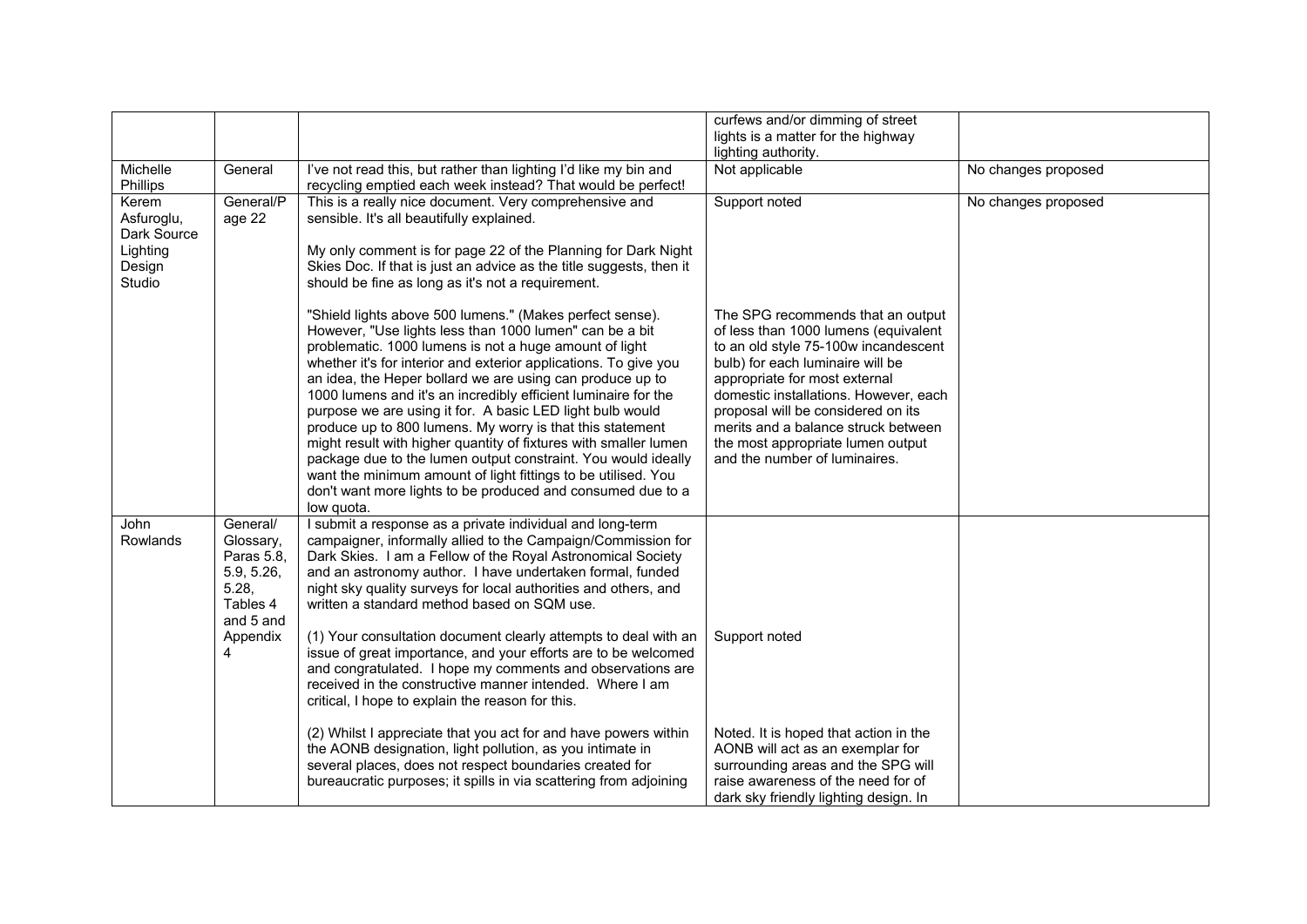| areas which, in the Clwydian Hills AONB, includes a large<br>surrounding area of high population and lighting density.<br>The AONB must therefore be careful not to see this exercise<br>as creating a 'dark sky ghetto', where stricter controls within<br>the AONB are seen as the end of the project, and a sole<br>measure of success. It is vital that you expand links with the<br>adjoining authority areas to try and reduce light pollution in<br>those areas such that spillage from outside is lessened. This<br>will take a long time, and the AONB should recognise this and<br>create fora to move things forward. | addition, the SPG refers to the need<br>to protect the setting of the AONB,<br>which will therefore include some<br>lighting developments proposed in<br>adjoining areas. The local planning<br>authorities also have council wide<br>planning policies in place which seek<br>to minimise light pollution (see SPG<br>Appendix 2) |                                                                                                                                |
|----------------------------------------------------------------------------------------------------------------------------------------------------------------------------------------------------------------------------------------------------------------------------------------------------------------------------------------------------------------------------------------------------------------------------------------------------------------------------------------------------------------------------------------------------------------------------------------------------------------------------------|------------------------------------------------------------------------------------------------------------------------------------------------------------------------------------------------------------------------------------------------------------------------------------------------------------------------------------|--------------------------------------------------------------------------------------------------------------------------------|
| (3) I note that the consultation document (at Glossary and 5.8,<br>5.9) rather misleadingly assigns the meaning 'Sky Quality<br>Measurement' to the abbreviation 'SQM'. 'SQM', to the<br>astronomy community, indicates the 'Sky Quality Meter' made<br>by Unihedron. Clearly, sky quality measurements can be<br>made by a variety of different methods.                                                                                                                                                                                                                                                                        | Noted and agreed                                                                                                                                                                                                                                                                                                                   | Amend Glossary, Appendix 3,<br>Appendix 4 and paragraphs 5.8 and<br>5.9 to read 'sky quality measurement'<br>in place of 'SQM' |
| (4) You make the following, I consider incorrect assertion at<br>5.9:                                                                                                                                                                                                                                                                                                                                                                                                                                                                                                                                                            |                                                                                                                                                                                                                                                                                                                                    |                                                                                                                                |
| 'A reading of 21.00 would indicate a very dark site'. Firstly, it is<br>necessary to consider how this reading is taken. I have<br>criticised - and IDA has accepted - that the zenith<br>measurement promoted by them is flawed, failing as it does to<br>take into account surrounding light 'domes', nearer the horizon.<br>For an accurate sky brightness assessment that reflects the<br>true impact, it is necessary to take readings from the zenith<br>and integrate this with readings from, for example, 45 degrees'<br>elevation in each of the cardinal compass directions.                                          | Noted. In UK terms a sky quality<br>reading of 21.00 is generally accepted<br>as a dark site. The SPG generally<br>adopts IDA guidance on such<br>matters. The IDA accepts that a<br>reading of 21.5 would meet the<br>stringent definition of a Dark Sky<br>Reserve.                                                              | Amend para 5.9 to 'A reading of<br>21.00 would indicate a dark site'.                                                          |
| Secondly, the SQM is known, and the published sensor data<br>confirms, to be of reduced sensitivity to blue light. Where<br>baseline surveys have been established within even the past<br>couple of years, the rapid change from sodium to LED lights<br>means light pollution has become markedly bluer in nature,<br>and so can produce (and is seen to produce in my long-term<br>surveys), an apparent, but not real reduction in light pollution.                                                                                                                                                                          | Noted. The SPG recommends that<br>external lighting should have a colour<br>temperature of less than 3000 kelvin<br>which will reduce the more damaging<br>blue-white component of light.                                                                                                                                          |                                                                                                                                |
| Finally, a reading of 21.00 MPSAS is 'quite dark', but not 'very<br>dark'. On Anglesey, which is readily seen to suffer from<br>moderate light pollution in even the least lit areas, a reading of<br>21.1 to 21.2 is normal under all but easterly air mass flows,                                                                                                                                                                                                                                                                                                                                                              |                                                                                                                                                                                                                                                                                                                                    |                                                                                                                                |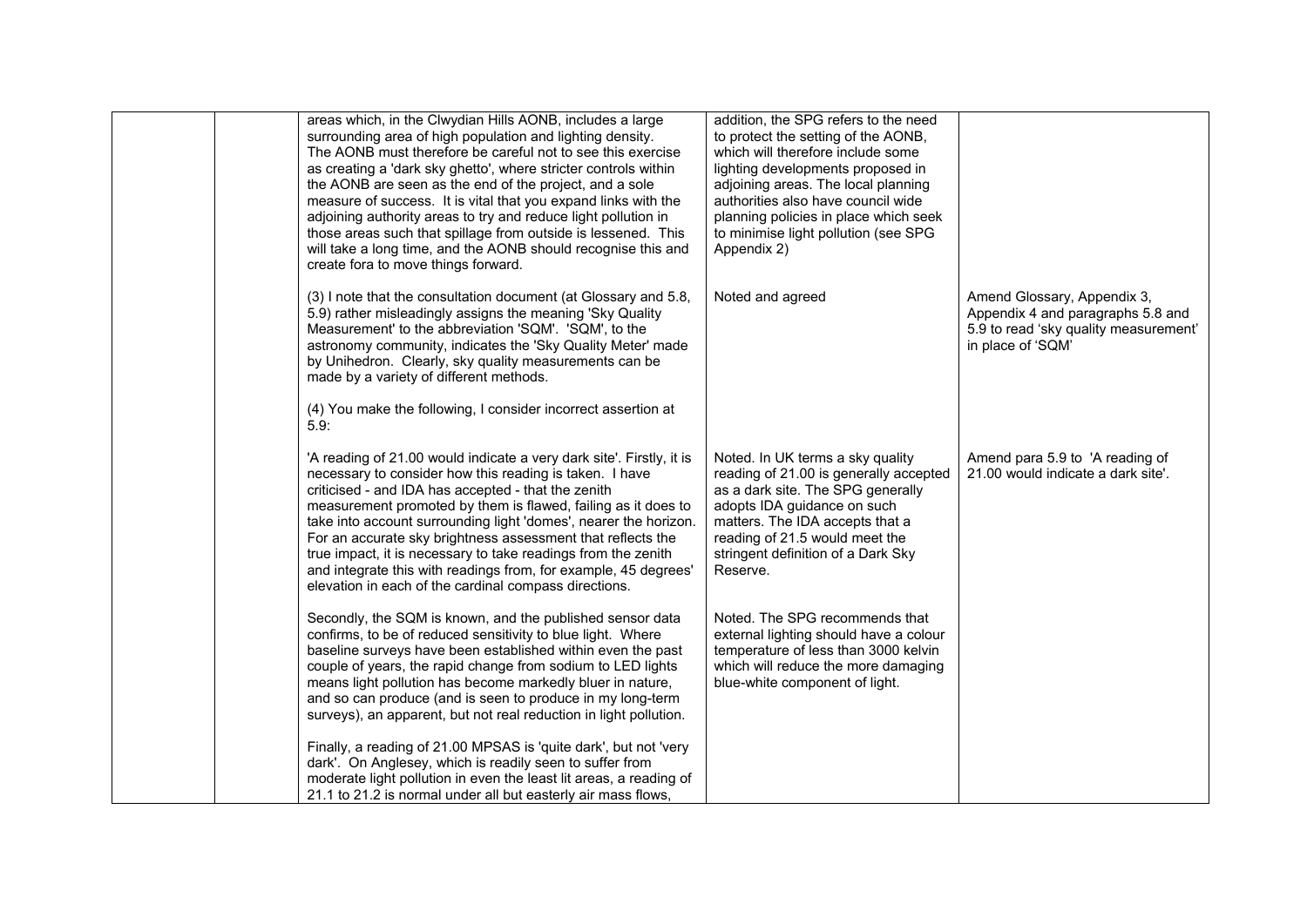| and 21.4 to 21.5 MPSAS is typically experienced in the late<br>winter period under low humidity Arctic airflows. IDA itself, for<br>reference, uses 21.5 MPSAS as the 'core' dark level.<br>Similarly, your assertion that 16 MPSAS represents a light<br>polluted sky is not correct inasfar as a typical reading taken at<br>the edge of Holyhead, Anglesey's largest town, for example,<br>before the widespread introduction of full cut-off LED lights,<br>yielded ca. 18 MPSAS. Please note that the MPSAS scale is<br>not linear, but logarithmic.<br>(5) Reading through your Tables 4 and 5, I suspect that US-<br>based definitions have crept in here. Whilst you can defend<br>this by saying these are the definitions issued, I identified clear<br>problems arising from scales, assumptions and other matters<br>that were issued based on the American experience of the built | Noted. In the absence of other<br>recognised guidance the SPG has<br>adopted IDA guidelines. It is<br>acknowledged this is based on US<br>precedent but the IDA is generally                        |  |
|-------------------------------------------------------------------------------------------------------------------------------------------------------------------------------------------------------------------------------------------------------------------------------------------------------------------------------------------------------------------------------------------------------------------------------------------------------------------------------------------------------------------------------------------------------------------------------------------------------------------------------------------------------------------------------------------------------------------------------------------------------------------------------------------------------------------------------------------------------------------------------------------------|-----------------------------------------------------------------------------------------------------------------------------------------------------------------------------------------------------|--|
| environment and the concept of open spaces. Both are very<br>different to the UK experience, and lead to very significant<br>problems with, for example, the use of the 'Bortle' scale, which<br>is in any event criticised in peer-reviewed papers, with<br>considerable justification, for its claims surrounding lowest-<br>detectable apparent magnitudes by the human eye.                                                                                                                                                                                                                                                                                                                                                                                                                                                                                                                 | recognised internationally as setting<br>the core principles for best practice.                                                                                                                     |  |
| (6) Your comments at 5.26, and more generally, concerning<br>street lights, must also take into account what has been<br>termed 'the great untold story of light pollution' - that street<br>lights deployed en-masse across the country provide the<br>balancing load for continuous-output power generation, such<br>as nuclear, which cannot be readily regulated, during low use<br>periods of the night. This means that there will be resistance<br>to a large reduction in street lighting, should it be pursued.<br>The rise of the electric vehicle as a potential balancing load<br>could, however, change this.                                                                                                                                                                                                                                                                      | This issue is beyond the scope of the<br><b>SPG</b>                                                                                                                                                 |  |
| (7) I find the assertion concerning spillage from internal lighting<br>at 5.28 unconvincing, and not of the impact suggested.                                                                                                                                                                                                                                                                                                                                                                                                                                                                                                                                                                                                                                                                                                                                                                   | The SPG is not only concerned with<br>conserving the night sky for<br>astronomical purposes but also seeks<br>to minimise the discordant visual<br>impact of excessive light on dark<br>landscapes. |  |
| (8) There are references in places to the use of the Planning<br>system for approvals and enforcement. A priority for the                                                                                                                                                                                                                                                                                                                                                                                                                                                                                                                                                                                                                                                                                                                                                                       | The SPG will raise the profile of light<br>pollution in the consideration of all                                                                                                                    |  |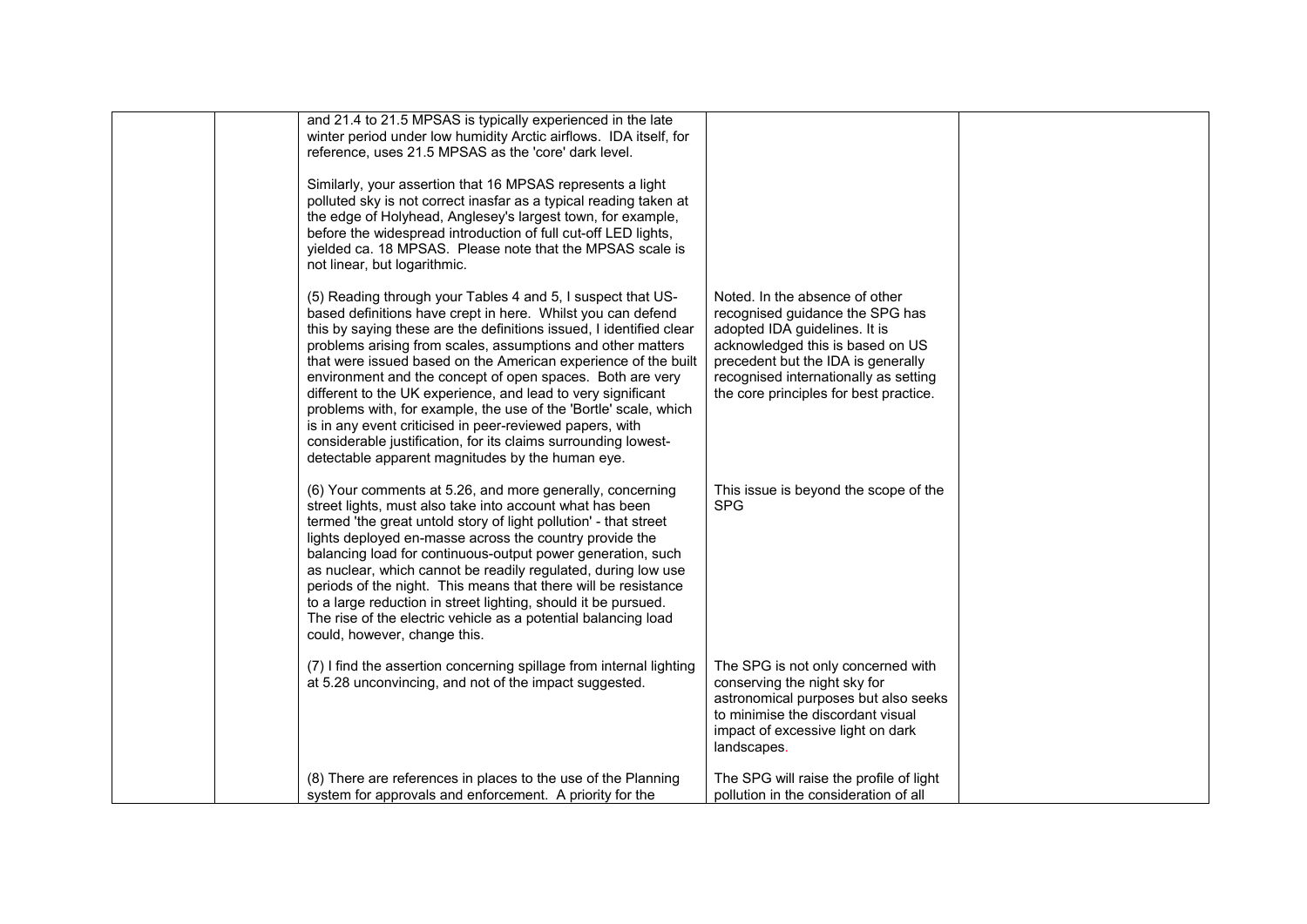|             |         | AONB will be to educate planning staff about light pollution -<br>they are often unaware of it - and to continue to keep light<br>pollution within their awareness. It is my experience that light<br>pollution is often seen as unimportant relative to other matters,<br>and extremely rarely the subject of any enforcement, even<br>when there is a breach of an approval condition. Authorities<br>do not have resources now to engage in any but the most<br>egregious breaches.                                                                                                                                                                                                            | planning applications. When adopted<br>the SPG will be a material planning<br>consideration in the determination of<br>planning applications and appeals. It<br>will encourage developers and<br>decision takers to consider lighting<br>matters at the outset and result in<br>better lighting outcomes. However, it<br>must be acknowledged that lighting<br>conditions can only be imposed<br>where developments require planning<br>permission |                                                                                                       |
|-------------|---------|---------------------------------------------------------------------------------------------------------------------------------------------------------------------------------------------------------------------------------------------------------------------------------------------------------------------------------------------------------------------------------------------------------------------------------------------------------------------------------------------------------------------------------------------------------------------------------------------------------------------------------------------------------------------------------------------------|----------------------------------------------------------------------------------------------------------------------------------------------------------------------------------------------------------------------------------------------------------------------------------------------------------------------------------------------------------------------------------------------------------------------------------------------------|-------------------------------------------------------------------------------------------------------|
|             |         | (9) There are some useful graphics to aid understanding and<br>compliance. It is disappointing that, especially in a largely rural<br>area such as the AONB, there is no reference to farms. Farms<br>are continually intensifying, add ever-larger structures and<br>associated external lighting, which often turn otherwise dark<br>areas into places blighted by industrial-type, direct light<br>pollution/glare. Farmers should be assisted and encouraged<br>to consider lighting carefully, but there is often reluctance<br>based on fear of union backlash exhibited by local authorities.<br>This must change.                                                                         | Noted and agreed. The absence of a<br>farm graphic to illustrate good and<br>bad lighting practice is an omission.                                                                                                                                                                                                                                                                                                                                 | Add farm graphic and commentary to<br>the section on 'Advice by type of<br>development' (pages 22/23) |
|             |         | (10) Finally, in relation to the "averaged SQM" readings you<br>present at Appendix 4, it is disappointing not to see individual<br>data presented, together with the resulting average (which is<br>not stated as to type - arithmetic or median), such that any<br>problems with the data, such as poor repeat values or lack of<br>adequate number of readings, are rendered evident. It is also<br>not given as to what the weather and, more particularly, the<br>wind direction was during each reading. There are very large<br>changes in sky brightness that occur when the wind shifts to<br>more easterly flows, as a result of imported particulate<br>pollution from that direction. | Noted. Consideration will be given to<br>enhancing the presentation of sky<br>quality data for future surveys.                                                                                                                                                                                                                                                                                                                                     |                                                                                                       |
| Steve Whipp | General | I fully support the initiative to create dark skies and the<br>approach set out in the consultation document. Whilst we can<br>ensure that all planning proposals understand and are<br>sympathetic with the need to address lighting there remains an<br>issue with building that have inappropriate arrangements. I<br>know of several houses and pubs that have unnecessarily high<br>levels of lighting and I would suggest that the consultation<br>should include proposals for encouraging properties with                                                                                                                                                                                 | Support noted<br>Whilst the SPG will relate to new<br>development which is subject to<br>planning permission it is also intended<br>to provide advice and guidance to all<br>existing property owners on good<br>practice in lighting design. The<br>AONB's dark sky initiative includes                                                                                                                                                           | No changes proposed                                                                                   |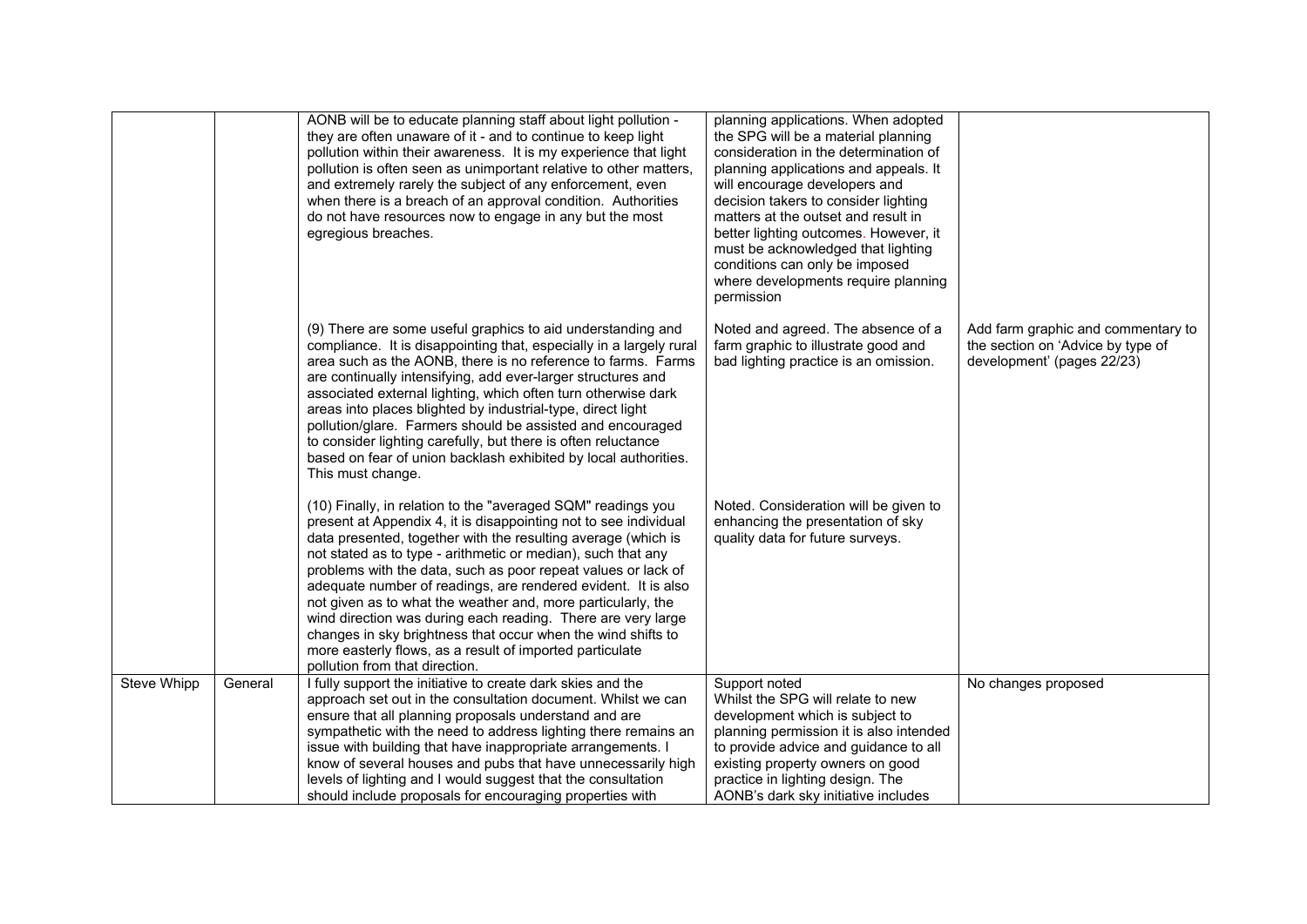|                                   |         | inappropriate lighting to recognise the need and to conform<br>with best practice. There is no point making sure new builds<br>comply if other properties go on oblivious of the need. It could<br>also be relevant to have a communications campaign to make<br>people aware.                                                                                                                                                                                                   | community and business awareness<br>raising projects and events to raise<br>the profile of the issues involved and<br>encourage dark sky friendly lighting<br>design in general. A promotional<br>leaflet and campaign is also planned<br>to raise awareness of the issue.                                                                                                                                                                                                                 |                                                                                                                                                                                                                                                                                                                                                                                                                                                                                                                                                                                                                                                                                                                                                                                                                  |
|-----------------------------------|---------|----------------------------------------------------------------------------------------------------------------------------------------------------------------------------------------------------------------------------------------------------------------------------------------------------------------------------------------------------------------------------------------------------------------------------------------------------------------------------------|--------------------------------------------------------------------------------------------------------------------------------------------------------------------------------------------------------------------------------------------------------------------------------------------------------------------------------------------------------------------------------------------------------------------------------------------------------------------------------------------|------------------------------------------------------------------------------------------------------------------------------------------------------------------------------------------------------------------------------------------------------------------------------------------------------------------------------------------------------------------------------------------------------------------------------------------------------------------------------------------------------------------------------------------------------------------------------------------------------------------------------------------------------------------------------------------------------------------------------------------------------------------------------------------------------------------|
| Llangollen<br><b>Town Council</b> | General | The general consensus was that the aim of the guidance to<br>reduce light pollution was welcomed. In particular, it was noted<br>that reduction of light emissions significantly improves the<br>biodiversity of local areas, which was wholly compatible with<br>the Town Councils declaration of a climate and ecological<br>emergency. Individual Councillors raised some concerns over<br>the introduction of such a detailed scheme as outlined in the<br>comments below: - | Support noted.                                                                                                                                                                                                                                                                                                                                                                                                                                                                             |                                                                                                                                                                                                                                                                                                                                                                                                                                                                                                                                                                                                                                                                                                                                                                                                                  |
|                                   |         | a) The comment "Some lighting installations will require<br>planning permission" this statement is too broad and could<br>include anything.                                                                                                                                                                                                                                                                                                                                      | It is important to recognise that not all<br>lighting installations require planning<br>permission. Further advice can be<br>obtained by contacting the local<br>planning authority.                                                                                                                                                                                                                                                                                                       |                                                                                                                                                                                                                                                                                                                                                                                                                                                                                                                                                                                                                                                                                                                                                                                                                  |
|                                   |         | b) Throughout the document there is reference to a qualified<br>lighting design engineer being involved this could result in<br>additional costs. Members felt that this was unnecessary in<br>certain instances, such as general domestic applications, as<br>an appropriate guide could demonstrate compliance for<br>commonplace situations. Other options could be to offer<br>approved design software or financial grants to help with the<br>costs.                       | The summary assessment and design<br>checklist at para 5.37 gives a guide to<br>the main issues to consider for<br>different types and scale of<br>development. The need for a lighting<br>professional to be involved will be<br>proportionate to the development<br>proposed. It is likely that only larger<br>projects will require a full lighting<br>assessment and plan which may<br>involve a lighting design engineer, but<br>it is agreed this should be clarified in<br>the SPG. | Amend Para 5.2 to read 'For those<br>developments where the planning<br>authority require a lighting plan, the<br>design and assessment should aim<br>to address the key points all the<br>aspects set out in Table 3. If the<br>lighting scheme requires planning<br>permission, then there must be a<br>lighting assessment. The Planning<br>Authority will make a judgement on<br>whether a full lighting assessment<br>and plan is required depending on<br>the scale and nature of the<br>development and its likely impact on<br>the night sky. A full assessment and<br>plan is likely to require the services of<br>a qualified lighting design engineer.<br>Small scale developments with<br>minimal lighting impact are unlikely to<br>be required to prepare a full<br>assessment and plan but should |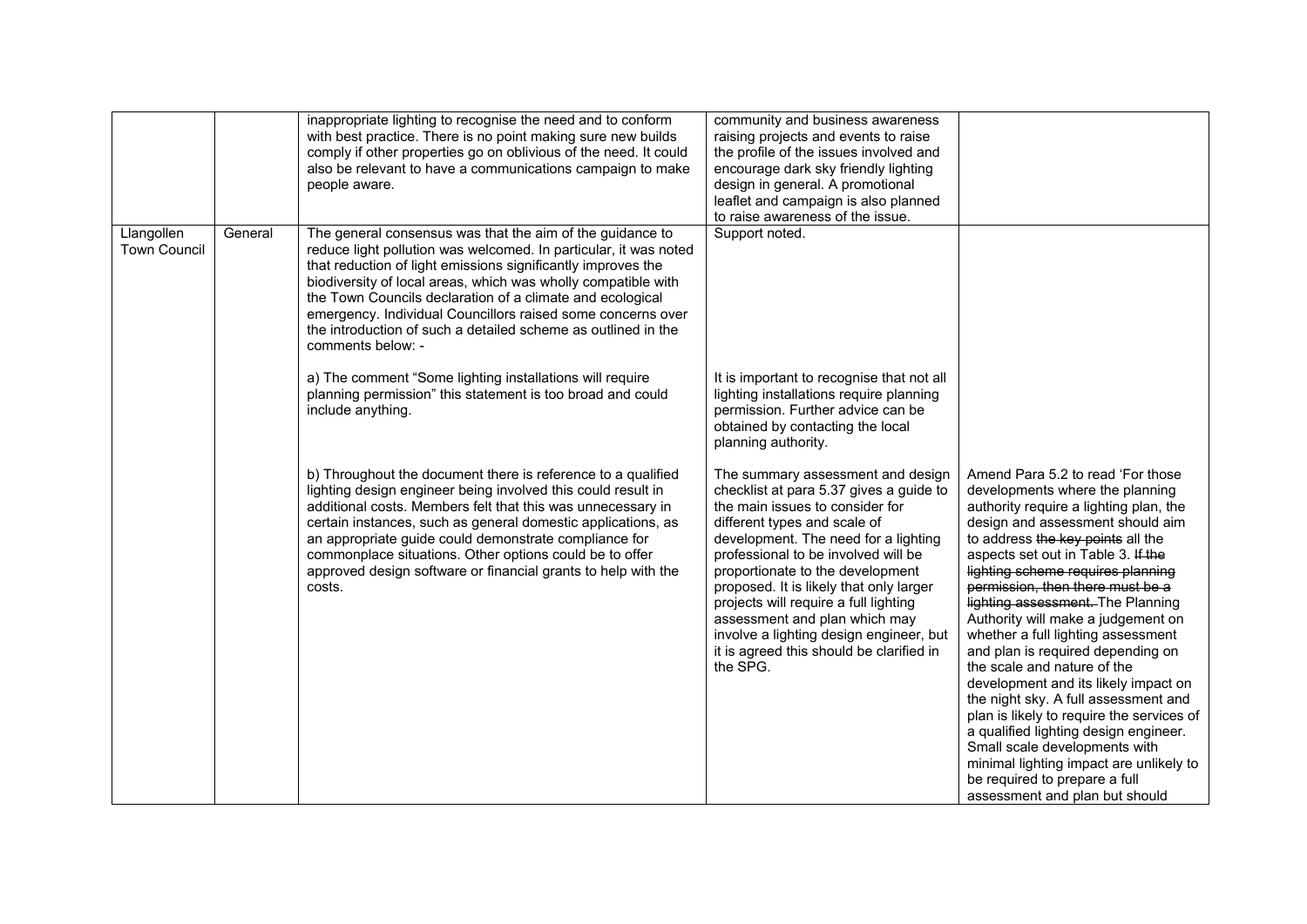|                           |         |                                                                                                                                                                                                                                                                                                                                                                |                                                                                                                                                                                                                                                                                                                  | follow the basic principles of lighting<br>assessment and dark sky friendly<br>design. Pre-application discussions<br>are useful ' |
|---------------------------|---------|----------------------------------------------------------------------------------------------------------------------------------------------------------------------------------------------------------------------------------------------------------------------------------------------------------------------------------------------------------------|------------------------------------------------------------------------------------------------------------------------------------------------------------------------------------------------------------------------------------------------------------------------------------------------------------------|------------------------------------------------------------------------------------------------------------------------------------|
|                           |         | c) In respect to limitations to designs, if this had been in place<br>during the construction of town square, by the Town Council,<br>the illumination of the trees and memorial structures on the<br>square would have not been allowed. Members believe the<br>guidance should reflect the need to illuminate appropriate<br>structure in certain locations. | The SPG does not seek to ban all<br>lighting but to ensure that it is<br>proportionate and designed to dark<br>sky standards. Each application will<br>be considered on its merits                                                                                                                               |                                                                                                                                    |
|                           |         | d) Restrictions to luminaires, what are the implications if a<br>specialised light fitting is needed for a certain application that is<br>not on the approved list? This needs to be considered.                                                                                                                                                               | Note that Appendix 5 is a list of<br>possible lighting suppliers and is not<br>an 'approved list'. The diagram is<br>intended to illustrate some examples<br>of acceptable and unacceptable<br>luminaires, but there may be other<br>dark sky friendly products and<br>designs that would also be<br>acceptable. |                                                                                                                                    |
|                           |         | e) Members thought there was a lack of specific guidance in<br>the note for the farming community. Farmer and Smallholders,<br>work at all hours and in all weather in very isolated locations<br>where appropriate lighting is required for health and safety<br>purposes.                                                                                    | Noted and agreed. The absence of a<br>farm graphic to illustrate good and<br>bad lighting practice is an omission.                                                                                                                                                                                               | Add farm graphic and commentary to<br>the section on 'Advice by type of<br>development' (pages 22/23)                              |
|                           |         | Having given due consideration to the guidance note the Town<br>Council resolved to support the supplementary planning<br>guidance note, given its important in assisting biodiversity and<br>potential benefits to the local economy through attracting more<br>visitors, but in conjunction with the caveats detailed above.                                 | Support noted                                                                                                                                                                                                                                                                                                    |                                                                                                                                    |
| Elizabeth<br><b>Newns</b> | General | I am a resident of Llanferres Village, Denbighshire, I live on the<br>A494. I have lived here for 3 years, moving from suburban<br>Chester. Where I actually had a better view of the night sky<br>than I do here.                                                                                                                                             | Support noted                                                                                                                                                                                                                                                                                                    | No changes proposed                                                                                                                |
|                           |         | I am in total agreement that we should have dark nights, but<br>appreciate the need for safety in the village is very important.<br>I have 2 lamp posts that directly affecting my property. Both<br>lighting the junction of Rectory Road.                                                                                                                    | Lighting on the A494 is the<br>responsibility of the North and Mid<br><b>Wales Trunk Road Agency</b><br>(NMWTRA).                                                                                                                                                                                                |                                                                                                                                    |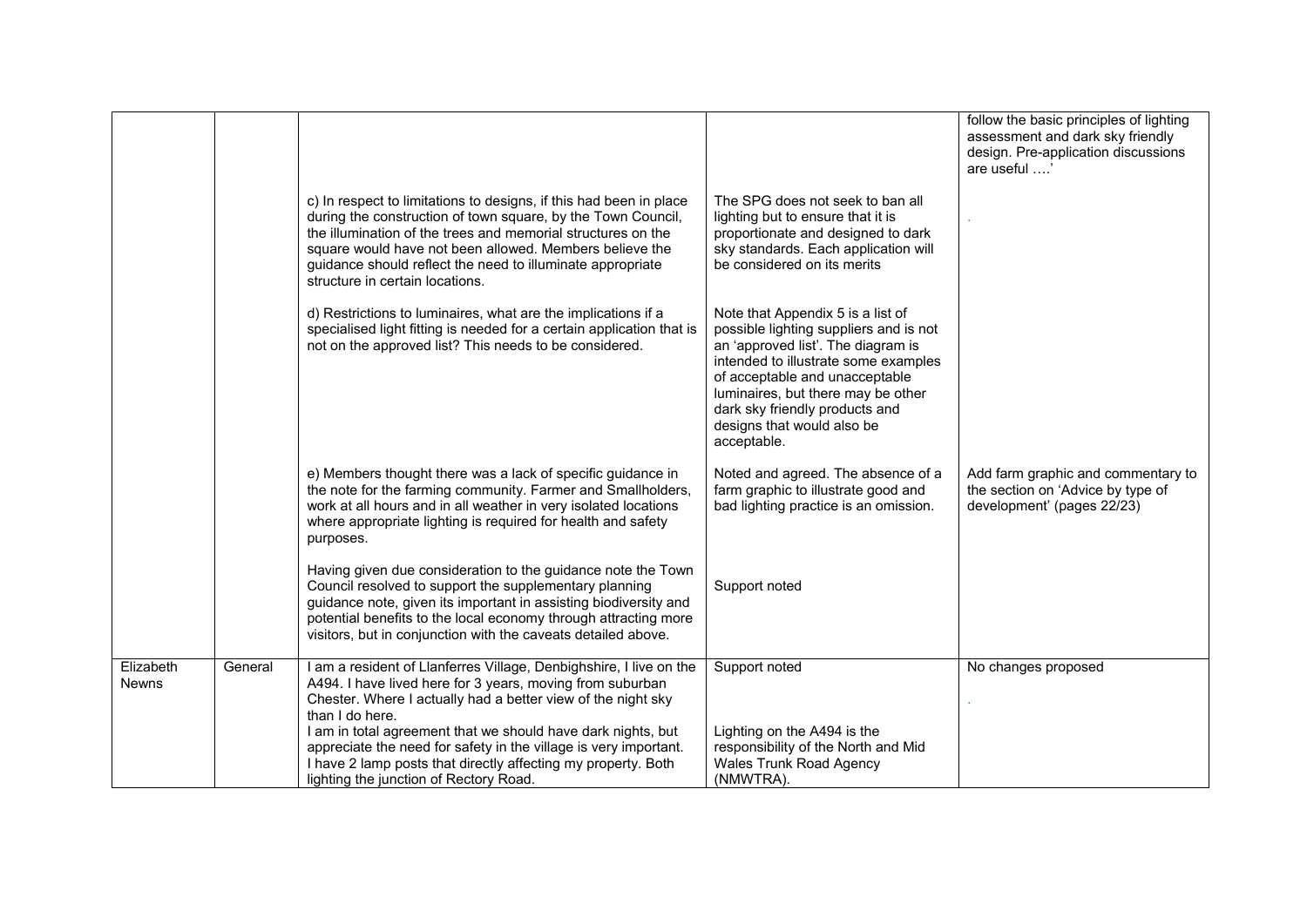|                                                                   |                   | Last week we had 2 dark nights it was beautiful to be able to<br>appreciate our sky.<br>As a Village we do suffer from speeding traffic 24hours a day,<br>and with the 2 dark nights we had speeding traffic did not<br>diminish during the night, but was no worse than usual.<br>I do feel though that in winter safety of residents may become<br>an issue with longer periods of darkness.<br>From March to October though I feel it would be beneficial to<br>the Village. We have a public house, visitors to this Inn, would<br>greatly appreciate a pint and a dark sky to view, and so, may<br>stay longer, therefore benefiting our local economy.<br>As a tourist area, I feel the local economy as a whole would<br>benefit from the tourists coming to stay and view our beautiful<br>sky. |                                                                                                                                                                                                                          |                                                                                                                                                      |
|-------------------------------------------------------------------|-------------------|---------------------------------------------------------------------------------------------------------------------------------------------------------------------------------------------------------------------------------------------------------------------------------------------------------------------------------------------------------------------------------------------------------------------------------------------------------------------------------------------------------------------------------------------------------------------------------------------------------------------------------------------------------------------------------------------------------------------------------------------------------------------------------------------------------|--------------------------------------------------------------------------------------------------------------------------------------------------------------------------------------------------------------------------|------------------------------------------------------------------------------------------------------------------------------------------------------|
| Nannerch<br>Community<br>Council                                  | General           | Councillors would like to confirm their full support towards the<br>Supplementary Planning Guidance for lighting in the Clwydian<br>Range and Dee Valley Area of Outstanding Natural Beauty.<br>The Council has recently been asking the local authority to<br>take the AONB's aspirations of the Dark Skies Designation into<br>account when considering any planning applications.                                                                                                                                                                                                                                                                                                                                                                                                                    | Support noted                                                                                                                                                                                                            | No changes proposed                                                                                                                                  |
| Gordon<br>Thompson                                                | Paragraph<br>5.23 | Movement sensors are not an answer if there are objects that<br>move within their range during anything other than a light<br>breeze - such as plants, tree branches and washing on lines.<br>This can cause the light to flash on and off incessantly and<br>would be worse than it remaining on for extended periods of<br>time.                                                                                                                                                                                                                                                                                                                                                                                                                                                                      | Noted and agreed. Paragraph 5.23<br>refers to proximity and timed circuits<br>as part of a suite of lighting mitigation<br>measures                                                                                      | Amend para 5.23 to add 'Give careful<br>consideration to the positioning and<br>alignment of sensors to minimise<br>erroneous triggering of lights.' |
| <b>NATS</b><br>(National Air<br>Traffic<br>Services)              | General           | No comments.                                                                                                                                                                                                                                                                                                                                                                                                                                                                                                                                                                                                                                                                                                                                                                                            | Noted                                                                                                                                                                                                                    | No changes proposed                                                                                                                                  |
| Paul Herbert,<br>Enforcement<br>Officer,<br>Wrexham<br><b>CBC</b> | General           | Concerns re excessive light pollution, particularly from the<br>Kronospan factory (which operates 24 hours) illuminating their<br>plume and general site, in the Chirk area. The company<br>certainly doesn't seem to be using the best practicable means<br>to reduce artificial orange light from spilling into the night sky.<br>This is a major cause of my annoyance for anyone in the<br>vicinity wishing to view the stars. I note that street lighting in<br>Chirk, provided by the Council, is continually improved and<br>new LED lighting is angled down to reduce sky glare (and save<br>energy). I'd much appreciate if you could liaise with Natural<br>Resources Wales and the Pollution Officer currently                                                                               | Support noted.<br>The AONB recognises the need to<br>engage with local businesses to<br>encourage better lighting design and<br>is open to working with Kronospan<br>and others to help conserve the<br>AONB's dark sky. | No changes proposed                                                                                                                                  |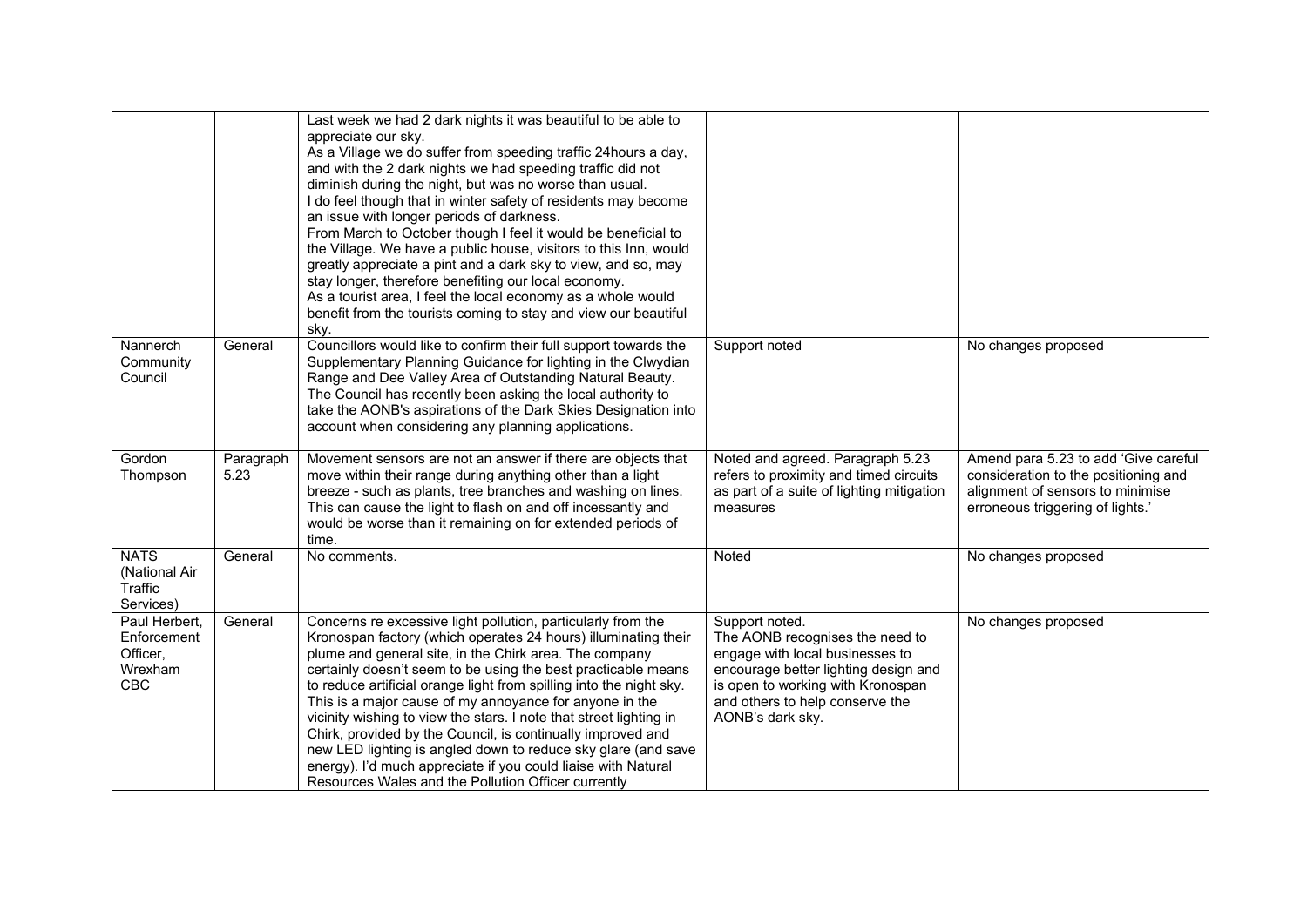|                                                                            |         | responsible for Kronospan at Wrexham CBC to work with the<br>company to develop a plan of action to address this issue.                                                                                                                                                                                                                                                                                                                                                                                                                                                                                                                                                                                                                                                                                                                               |                                                                                                                                                                                                                                                                                                                                                                                                                                                                                                                                                                                                                     |                     |
|----------------------------------------------------------------------------|---------|-------------------------------------------------------------------------------------------------------------------------------------------------------------------------------------------------------------------------------------------------------------------------------------------------------------------------------------------------------------------------------------------------------------------------------------------------------------------------------------------------------------------------------------------------------------------------------------------------------------------------------------------------------------------------------------------------------------------------------------------------------------------------------------------------------------------------------------------------------|---------------------------------------------------------------------------------------------------------------------------------------------------------------------------------------------------------------------------------------------------------------------------------------------------------------------------------------------------------------------------------------------------------------------------------------------------------------------------------------------------------------------------------------------------------------------------------------------------------------------|---------------------|
| Warren<br><b>Davies</b>                                                    | General | I am writing to express agreement with the AONB Planning for<br>Dark Skies SPG.<br>I believe it will lead to greater awareness of light pollution on<br>insects and wildlife amongst businesses, service providers and<br>the population generally. It will also likely lead to reduced<br>energy use within the AONB area, with reduced CO2<br>emissions as a positive consequence.<br>It would be excellent if public sector buildings could take this<br>guidance and apply it in retrospect to improve their light<br>pollution performance. In locations such as Llangollen / Dee<br>Valley this would have a significant impact and show that the<br>local authority was willing to lead by example.                                                                                                                                            | Support noted<br>The AONB's dark sky initiative<br>includes measures to replace non-<br>compliant lighting with dark sky<br>friendly designs on public buildings.<br>For example, work to replace external<br>lighting at Loggerheads Country Park<br>has recently been completed as an<br>exemplar project. As existing lighting<br>requires replacement or upgrading it<br>is hoped that this approach will be<br>extended to other public buildings and<br>sites in and around the AONB. For<br>example, the AONB is currently<br>working on a dark sky friendly lighting<br>plan for Plas Newydd in Llangollen. | No changes proposed |
| George<br>Wallace                                                          | General | In response to the request for comments on the Dark Skies<br>initiative, the greatest cause of light pollution at my home is<br>street lights.                                                                                                                                                                                                                                                                                                                                                                                                                                                                                                                                                                                                                                                                                                        | Noted.<br>The street lighting authorities are<br>progressively replacing existing street<br>lights with full cut off LED units which<br>have less impact on the night sky.<br>DCC have also been installing 3000K<br>lights for the last 4 years. Lights will<br>be replaced when required with<br>2700K units.                                                                                                                                                                                                                                                                                                     | No changes proposed |
| The Coal<br>Authority                                                      | General | No comments                                                                                                                                                                                                                                                                                                                                                                                                                                                                                                                                                                                                                                                                                                                                                                                                                                           | Noted                                                                                                                                                                                                                                                                                                                                                                                                                                                                                                                                                                                                               | No changes proposed |
| Welsh<br>Government,<br>Department<br>for Economy<br>and<br>Infrastructure | General | All new Welsh Government trunk road highway lighting is<br>designed to conform with the Design Manual for Roads and<br>Bridges (DMRB) TA 501 Road Lighting appraisal and TD 501<br>Road Lighting design which incorporates the requirements of<br>BS5489 - Code of practice for the design of road lighting,<br>which outlines the criteria for Dark Skies lighting.<br>When reviewing and designing trunk road in the AONB/Dark<br>Skies areas, the designers should incorporate the Dark Skies<br>guidance and other appropriate documents within the design<br>process, whilst ensuring design meet the DMRB criteria. This<br>can be achieved through the use of modern technology. In the<br>case of the existing road lighting, every effort will be made to<br>upgrade existing street lighting (in to the Dark Skies area)<br>where possible. | Noted                                                                                                                                                                                                                                                                                                                                                                                                                                                                                                                                                                                                               | No changes proposed |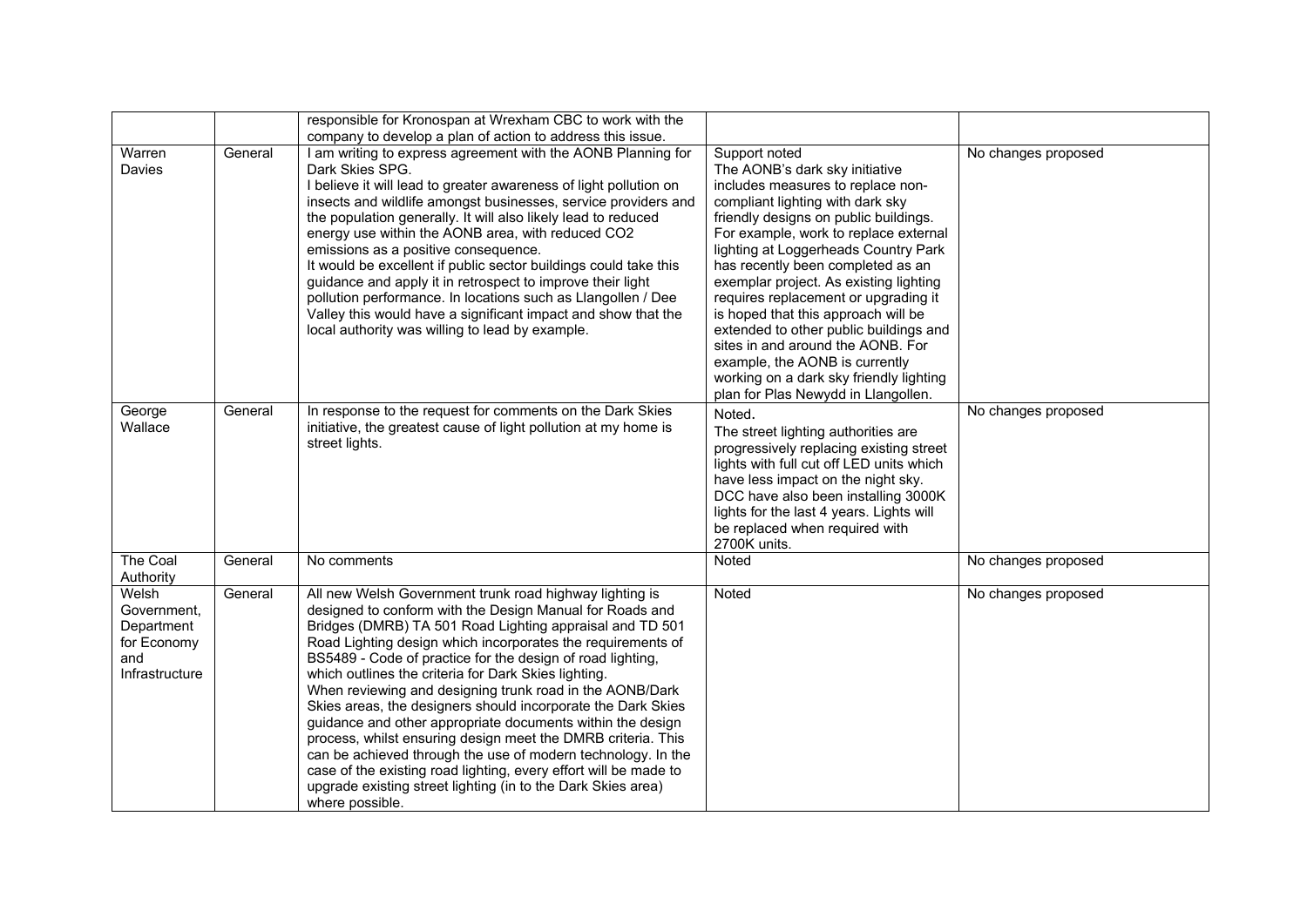|                                        |         | When considering the Dark Skies requirements our Agents are<br>aware and instructed to consult with all interested parties<br>including the Dark Skies organisations during the design and<br>appraisal process                                                                                                                                                                                                                                                                                                                                                                                                                                                                                                                                                                                                                                                              | The AONB would welcome<br>consultation on new or replacement<br>trunk road lighting schemes during<br>the design and appraisal process.                                                                                                                                                                                                                                                                                                                                                                                                                                                                      |                     |
|----------------------------------------|---------|------------------------------------------------------------------------------------------------------------------------------------------------------------------------------------------------------------------------------------------------------------------------------------------------------------------------------------------------------------------------------------------------------------------------------------------------------------------------------------------------------------------------------------------------------------------------------------------------------------------------------------------------------------------------------------------------------------------------------------------------------------------------------------------------------------------------------------------------------------------------------|--------------------------------------------------------------------------------------------------------------------------------------------------------------------------------------------------------------------------------------------------------------------------------------------------------------------------------------------------------------------------------------------------------------------------------------------------------------------------------------------------------------------------------------------------------------------------------------------------------------|---------------------|
| Received via<br>Consultation<br>Portal | General | As one who spends a lot of time walking and running in the<br>Clwydians. I fully support the proposal but wonder how<br>effective such a scheme might be with reasonable large built-<br>up areas such as Mold and especially Deeside being relatively<br>close.                                                                                                                                                                                                                                                                                                                                                                                                                                                                                                                                                                                                             | Support noted<br>Sky glow from surrounding built up<br>areas is an issue in some parts of the<br>AONB but sky quality measurements<br>confirm that overall the AONB has<br>some very good quality dark skies<br>which are worth conserving. It is<br>hoped that action in the AONB will act<br>as an exemplar for surrounding areas<br>and the SPG will raise awareness of<br>the need for dark sky friendly lighting<br>design. In addition, the SPG refers to<br>the need to protect the setting of the<br>AONB, which will therefore include<br>some lighting developments proposed<br>in adjoining areas | No changes proposed |
| Received via<br>Consultation<br>Portal | General | I am fully in favour of the Dark Skies SPG - unnecessary<br>lighting in the AONB should be controlled and having advice<br>available will be useful for those considering any development<br>or light installation. An informed choice can then be made<br>which does not impact on neighbours or visitors to the area. It<br>will also benefit the wildlife and make the night sky more<br>visible.                                                                                                                                                                                                                                                                                                                                                                                                                                                                         | Support noted                                                                                                                                                                                                                                                                                                                                                                                                                                                                                                                                                                                                | No changes proposed |
| Received via<br>Consultation<br>Portal | General | I wholeheartedly support the Dark Skies proposal. As a<br>graduate in Astronomy and keen observer of the night sky,<br>unaided and through a telescope, I know good seeing<br>conditions are vital in encouraging people to look up and<br>question our understanding of the universe and the laws<br>governing it, and to recognize our place in it. Growing up in my<br>current address from the age of 7 I have been privileged to<br>experience the quality of seeing that we have here, just a few<br>hundred meters outside the AONB between Llanbedr and<br>Ruthin. Light pollution has become more of an issue with time,<br>especially in the last few years with new development such as<br>the new all-weather pitch at Brynhyfryd School. I would like to<br>see light pollution reduced and would certainly not want to see<br>any increase in light pollution. | Support noted                                                                                                                                                                                                                                                                                                                                                                                                                                                                                                                                                                                                | No changes proposed |